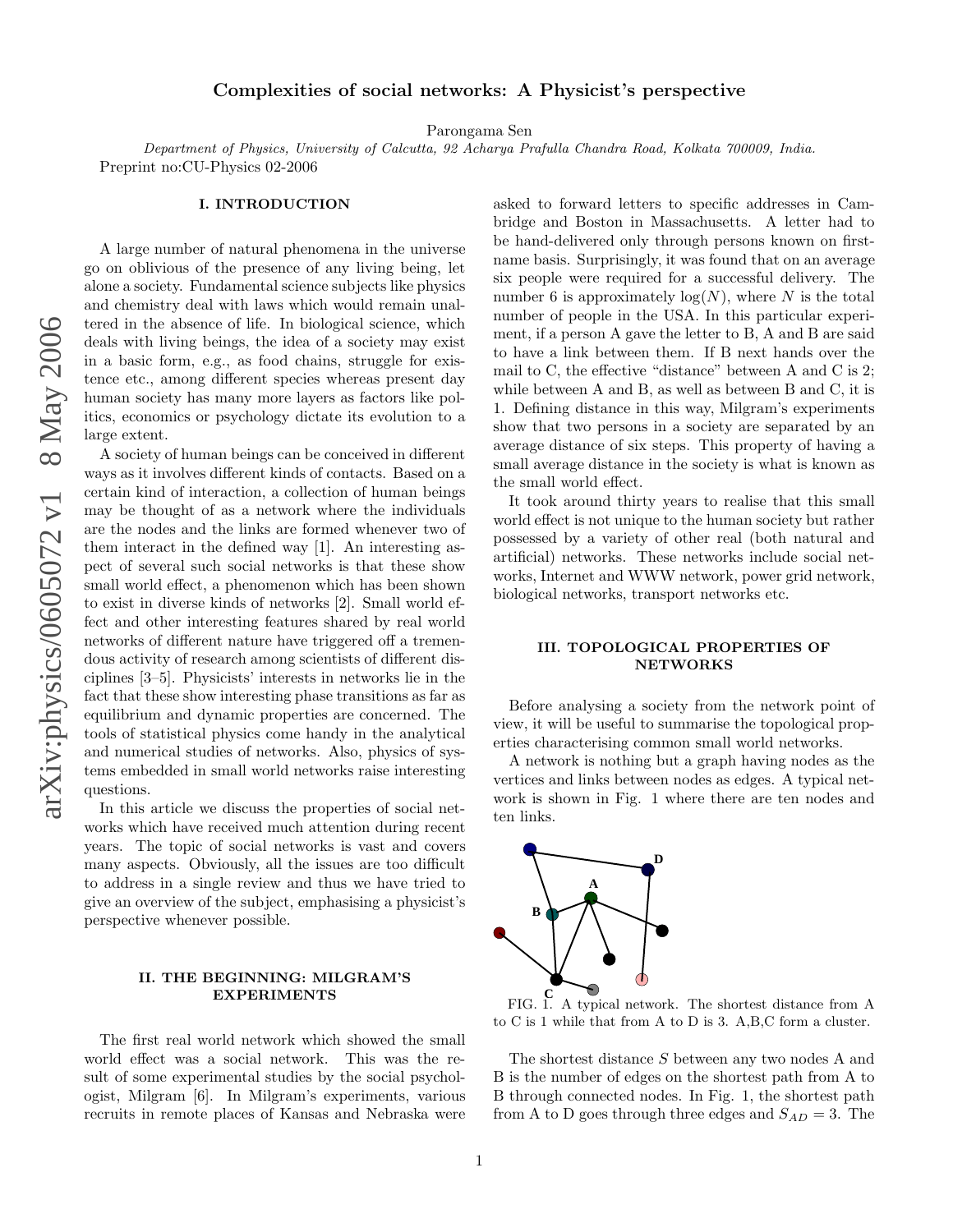diameter D of a network is the largest of the shortest distances  $S$  and in a small world network (SWN), both the average shortest distance  $\langle S \rangle$  and D scale in the same way with N, the number of nodes in the network.

Erdös and Rényi studied the random graph [7] in which any two vertices have a finite probability to get linked. In this network or graph, both D and  $\langle S \rangle$  were found to vary as  $log(N)$ . (This result is true when a minimum number of edges is present in the graph so that a giant structure is formed; if in the graph with  $N$  nodes, the connectivity probability of any two nodes is  $p$ , a giant structure is formed for  $pN > 1$ .)

The network of human population, or for that matter, many other networks can hardly be imagined to be a random network, although the latter has the property of a small average shortest distance between nodes. The other factor which is bound to be present in a social network (like the one considered by Milgram) is the clustering tendency. This precisely means that if A is linked to both B and C there is a strong likelihood that C is also linked to B. This property is not expected to be present in a random network.

Let  $a_{ij}$  define the adjacency matrix of the network;  $a_{ij} = 1$  if nodes i and j are connected and zero otherwise. Then one can quantify the clustering coefficient  $C_i$ of node i as

$$
C_i = \sum_{j_1 \neq j_2} \frac{2}{k_i(k_i+1)} a_{j_1 j_2},\tag{1}
$$

where  $j_1, j_2$  are nodes connected to i and  $k_i = \sum_j a_{ij}$ , the total number of links possessed by node  $i$ , also known as its degree (for example in Fig. 1, the degree of node A is 4). Measuring the average clustering coefficient  $C = \frac{1}{N} \sum_i C_i$  in several networks, it was observed that the clustering coefficient was order of magnitude higher than that of a random network with the same number of vertices and edges. Thus it was concluded that the realworld networks were quite different from a random network as far as clustering property is concerned. Networks with a small value of  $\langle S \rangle$  or D  $(O(\log(N)))$  together with a clustering coefficient much larger than the corresponding random network were given the name small world network. Mathematically it is possible to distinguish between a small world network and a random network by comparing their clustering coefficients.

Another type of network may be conceived in which the clustering property is high but the average shortest distance between nodes is comparable to  $N$ . Such networks are called regular networks and thus the small world networks lie in between regular and random networks.

One can find out the probability distribution of the number of neighbours of a node, commonly called the degree, of a network. An interesting feature revealed in many real world networks is the scale-free property [8]. This means that the degree distribution  $P(k)$  (i.e.,

the probability that a node has degree  $k$ ) shows the behaviour  $P(k) \sim k^{-\gamma}$ , implying the presence of a few nodes which are very highly connected. These highly connected nodes are called the hubs of the network.

It may be mentioned here that in the random graph,  $P(k)$  has a different behaviour,

$$
P(k) = e^{-\langle k \rangle} \frac{\langle k \rangle^k}{k!},\tag{2}
$$

where  $\langle k \rangle$  is the average degree of the network.  $P(k)$ therefore follows a Poisson distribution here decaying rapidly with k.

The above features constitute the main properties of networks. Apart from these, many other characteristics have been detected and analysed as research in small world networks increased by leaps and bounds. Some of these, e.g., closeness centrality or betweenness centrality were already quite familiar to social scientists [1].

Closeness centrality: The measure of the average shortest distance of a node to the other nodes in a network is its closeness centrality.

Betweenness centrality: The fraction of shortest paths passing through a node is its betweenness [9,10]. The more is the betweenness of a node, the more important it is in the network since its absence will affect the small world property to a great extent. It is not necessarily true that nodes with maximum degree will have the largest closeness or betweenness centrality.

Remaining degree distribution: If we arrive at a vertex following a random edge, the probability that it has degree k is  $kP(k)$ . The remaining degree distribution  $q_k$ , which is the probability that the node has  $k$  other edges, is given by

$$
q_k = \frac{(k+1)P(k+1)}{\sum_j j P(j)}.
$$
 (3)

Assortativity : This measure is for the correlation between degrees of nodes which share a common edge. A straightforward measure will be to calculate the average degree  $\langle k_{nn} \rangle$  of the neighbours of a vertex with degree k. If  $\frac{d\langle k_{nn}\rangle}{dk} > 0$ , it will mean a positive correlation or assortativity in the network. A negative value of the derivative denotes disassortativity and a zero value would mean no correlation. A more rigorous method of calculating the assortativity is given in [11], where one defines a quantity r as

$$
r = \frac{M^{-1} \Sigma_i j_i k_i - [M^{-1} \Sigma_i \frac{1}{2} (j_i + k_i)]^2}{M^{-1} \Sigma_i \frac{1}{2} (j_i^2 + k_i^2) - [M^{-1} \Sigma_i \frac{1}{2} (j_i + k_i)]^2},\tag{4}
$$

where  $j_i$  and  $k_i$  are the degrees of the vertices connected by the *i*th edge  $(i = 1, 2, ..., M)$  and M is the total number of edges in the network. Again, high assortativity means that two nodes which are both highly connected tend to be linked and  $r > 0$ . A negative value of r implies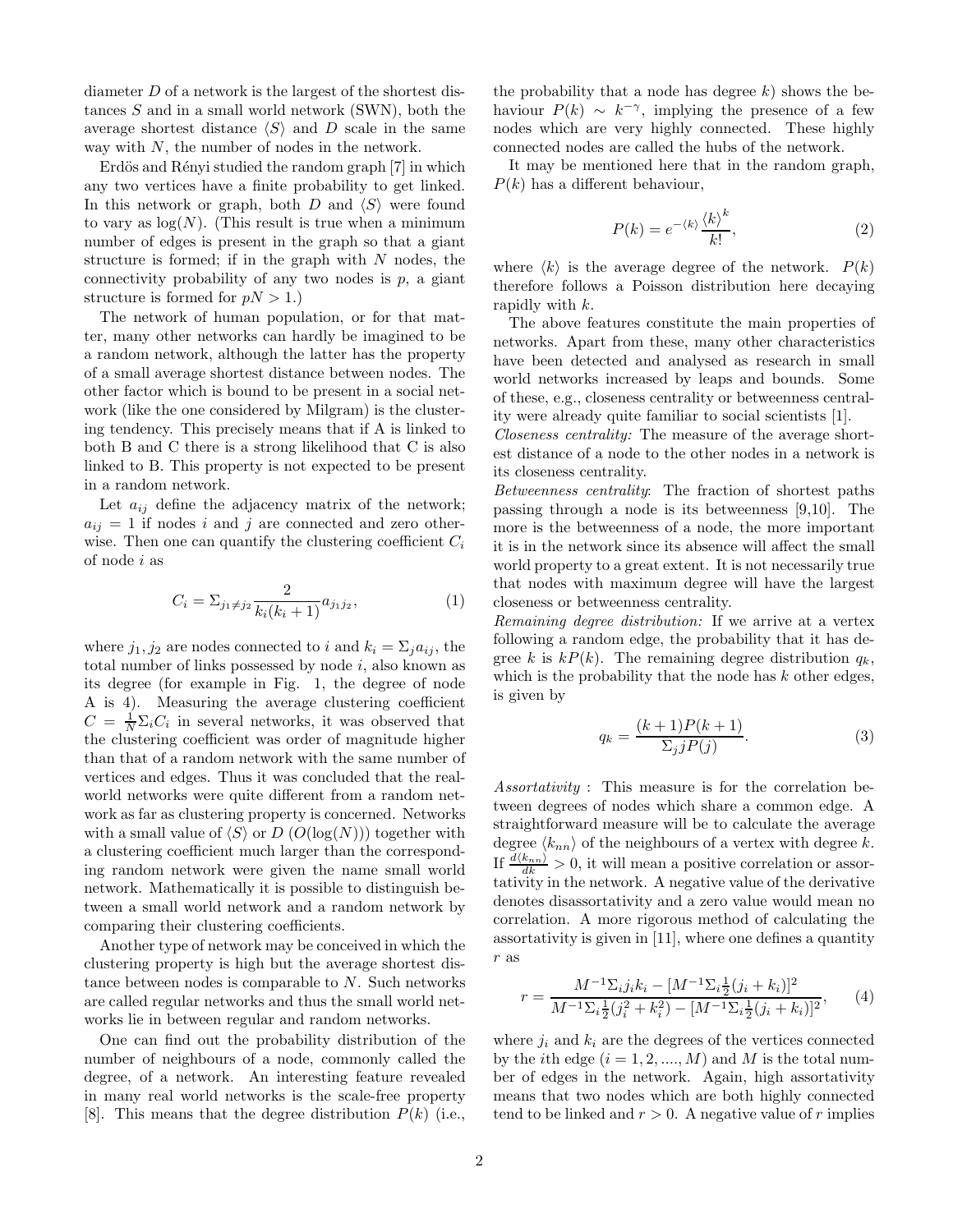that nodes with dissimilar degrees are more likely to get connected. A zero value implies no correlation of node degrees and their connectivity.

Community structure: This is a property which is highly important for the social networks. More often than not we find a society divided into a number of communities, e.g, based on profession, hobby, religion etc. For the scientific collaboration network, communities may be formed with scientists belonging to different fields of research, for example, physicists, mathematicians or biologists. Within a community also, there may be different divisions like physicists may be classified into different groups, e.g., high energy physicists, condensed matter physicists and so on.

It is clear that the properties of a network simply depends on the way the links are distributed among the vertices, or to be precise, on the adjacency matrix. Till now we have not specified anything about the links. Links in the networks may be both directed and undirected, e.g., in a e-mail network [12], if A sends a mail to B, we have a directed link from A to B. Edges may also be weighted; weights may be defined in several ways depending on the type of network. In the weighted collaboration network, two authors sharing a large number of publication have a link which has more weight than that between two authors who have collaborated fewer times.

## IV. SOME PROTOTYPES OF SMALL WORLD NETWORKS

At this juncture, it is useful to describe a few important prototype small world network models which have been considered to mimic the properties of real networks.

#### A. Watts and Strogatz (WS) network

This was the first network model which was successful in reproducing the features of small diameter and large clustering coefficient of a network. The small world effect in networks of varied nature indicated a similarity in the underlying structure of the networks. Watts and Strogtaz [2] conjectured that the geometry of the networks have some common features responsible for the small world effect. In their model, the nodes are placed on a ring. Each node has connection to  $k$  number of nearest neighbours initially. With probability  $p$ , a link is then rewired to form a random long ranged link.

At  $p = 0$ , the shortest paths scale as N and the clustering coefficient of the network is quite high as it behaves as a regular network with a considerable number of nearest neighbours. The remarkable result was, even with  $p \to 0$ , the diameter of the network is small  $(O(log(N)))$ . The clustering coefficient on the other hand remains high even when  $p \neq 0$  unless p approaches unity. Thus for  $p \to 0$ ,

the network has a small diameter as well as high clustering coefficient, i.e., it is a small world network. For  $p \rightarrow 1$ , the network ceases to have a large clustering coefficient and behaves as a random network. This model thus displays phase transitions from a regular to a small world to a random graph by varying a single parameter p. Later it was shown to have mean field behaviour in the small world phase [13].

The degree distribution  $P(k)$  in this network, however, did not have a power law behaviour but showed an exponential decay with a peak at  $\langle k \rangle$ .

## B. Networks with small world and scale-free property

Although the WS model was successful in showing the small world effect, it did not have a power law degree distribution. The discovery of scale-free property in many real world networks required the construction of a model which would have small world as well as scale-free property.

Barabási and Albert (BA) [8] proposed an evolving model in which one starts with a few nodes linked with each other. Nodes are then added one by one. An incoming node will have a probability  $\Pi_i$  to get attached to the ith node already existing in the network according to the rule of preferential attachment which means that

$$
\Pi_i = k_i / \Sigma k_i, \tag{5}
$$

where  $k_i$  is the degree of the *i*th node. This implies that a node with higher degree will get more links as the network grows such that it has a "rich gets richer" effect. The results showed a power law degree distribution with exponent  $\gamma = 3$ . While the average shortest distance grows with  $N$  slower than  $log(N)$  in this network, the clustering coefficient vanishes in the thermodynamic limit. Several other network models have been conceived later as variants of the BA network which allow a finite value of the clustering coefficient. Also, scale-free networks have been achieved using algorithms other than the preferential attachment rule [14] or even without considering a growing network [15].

#### C. Euclidean and time dependent networks

In many real world networks the nodes are embedded on a Euclidean space and the link length distribution shows a strong distance dependence [16–22]. Models of Euclidean networks have been constructed for both static and growing networks [23–31]. In static models, transition between regular, random and small world phases may be obtained by manipulating a single parameter occurring in the link length distribution [25–28]. In a growing model, a distance dependent factor is incorporated in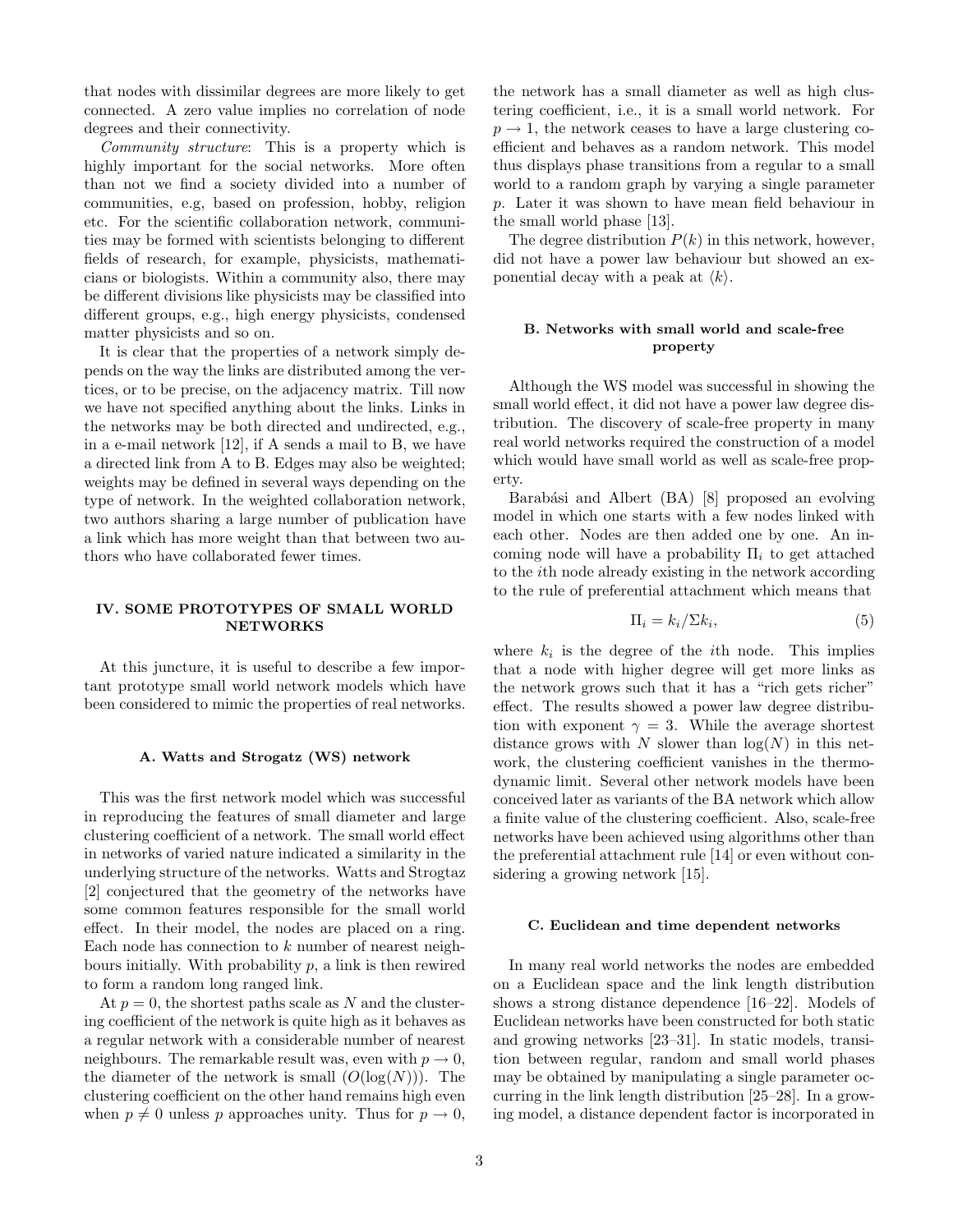a generalised preferential attachment scheme [29–31] giving rise to a transition between scale-free and non scalefree network.

Aging is also another factor which is present in many evolving networks, e.g., the citation network [32,33]. Here the time factor plays an important role in the linking scheme. Aging of nodes has been taken into account in a few theoretical models where the aging factor is incorporated in the attachment probability suitably. Again one can achieve a transition from scale-free to non scale-free network by appropriately tuning the parameters [34–36].

## V. SOCIAL NETWORKS: CLASSIFICATION AND EXAMPLES

Social networks can be broadly divided into three classes. The social networks in which links are formed directly between the nodes may be said to belong to class A. The friendship network is perhaps the most fundamental social network of class A. Other social networks like the networks of office colleagues, e-mail senders and receivers, sexual partners etc. also belong to this class.

The second class of social networks consist of the various collaboration networks which are formed from bipartite networks. For example, in the movie actors' network, two actors are said to have a link between them if they have acted in the same movie. Similarly in the research collaboration networks, two authors form a link if they feature in the same paper. We classify these networks as class B social networks. The difference between class A and class B networks is that in class A, it is ensured that two persons sharing a link have interacted at a personal level while it is possible that in a collaboration act, two collaborators sharing a link hardly know each other.

In some other social networks, which we classify as class C networks, the nodes are not human beings but the links connect people indirectly. Examples are citation networks and transport networks. In a citation network, links are formed between two papers when one cites the other. Transport networks consist of railways, roadways and airways networks; the nodes here are usually cities which are linked by air, road or rail routes.

Real world data for class A networks, e.g., friendship, acquaintance or sexual network is difficult to get and usually available for small populations [3,37,38]. Communication networks like e-mail [12] and telephone [39] networks show small world effect and power law degree distribution [3]. Datasets may be constructed artificially also, e.g., as in [40], which shows small world effect in a friendship network.

Class B networks have been studied extensively as many databases are available. These, in general, also show the small world effect. In the movie actors network with over  $2 \times 10^5$  nodes, the average shortest path length is 3.65. Typically in co-authorship networks, it varies between 2 to 10. The degree distribution in these networks can be of different types depending on the particular database. Some collaboration networks have a power law degree distribution, while there exist two different power laws regimes or an exponential cutoff in the degree distribution in other databases [41,42].

In Euclidean social networks like the scientific collaboration networks, links also have strong distance dependence [17–19,21,22], usually showing a proximity bias. Recently, in a collaboration network of authors of Physical Review Letters, the study of time evolution of the link length distribution was made by Sen et al [22]. It indicated the intriguing possibility that in a few decades hence, scientists located at any distance may collaborate with equal probability thanks to the communication revolution.

The citation network belonging to class C is also quite well studied. It is an example of a directed network. Analysis shows that the citation networks have very interesting behaviour of degree distributions and aging effects [43,44,33]. While the out-degree (number of papers referred to) shows a Poisson-like distribution the indegree (number of citations) has scale-free distribution.

The aging phenomenon is particularly important in citation networks; older papers are less cited, barring exceptions. Studies over a long time show [33] that the number of cited papers of age  $t$  (in years) decreases exponentially with  $t$ , while the probability that a paper gets cited after time t of its publication, decreases as a power law over an initial time period of typically 15-20 years and exponentially for large values of t. These features can be reproduced using a growing network model [36] where the preferential attachment scheme contains an age-dependent factor such that an incoming node  $j$ links with node  $i$  with the probability

$$
\Pi_{ij}(\tau_i, k_i) = \frac{k_i^{\beta} \exp(-\alpha \tau_i)}{\Sigma_i k_i^{\beta} \exp(-\alpha \tau_i)},
$$
\n(6)

where  $k_i$  and  $\tau_i$  are the degree and age of node i at that moment.

Although transport networks, also belonging to class C, do not involve human beings directly as nodes, they can have great impact on social networks of both class A and B types. The idea that in a railway network, two stations are linked if at least one train stops at both, was introduced by Sen, Dasgupta et al [45] in a study of the Indian railway network. Some details of that study is provided in the appendix.

## VI. DISTINCTIVE FEATURES OF SOCIAL NETWORKS

That social networks of all classes have a small diameter is demonstrated in almost all real examples. Many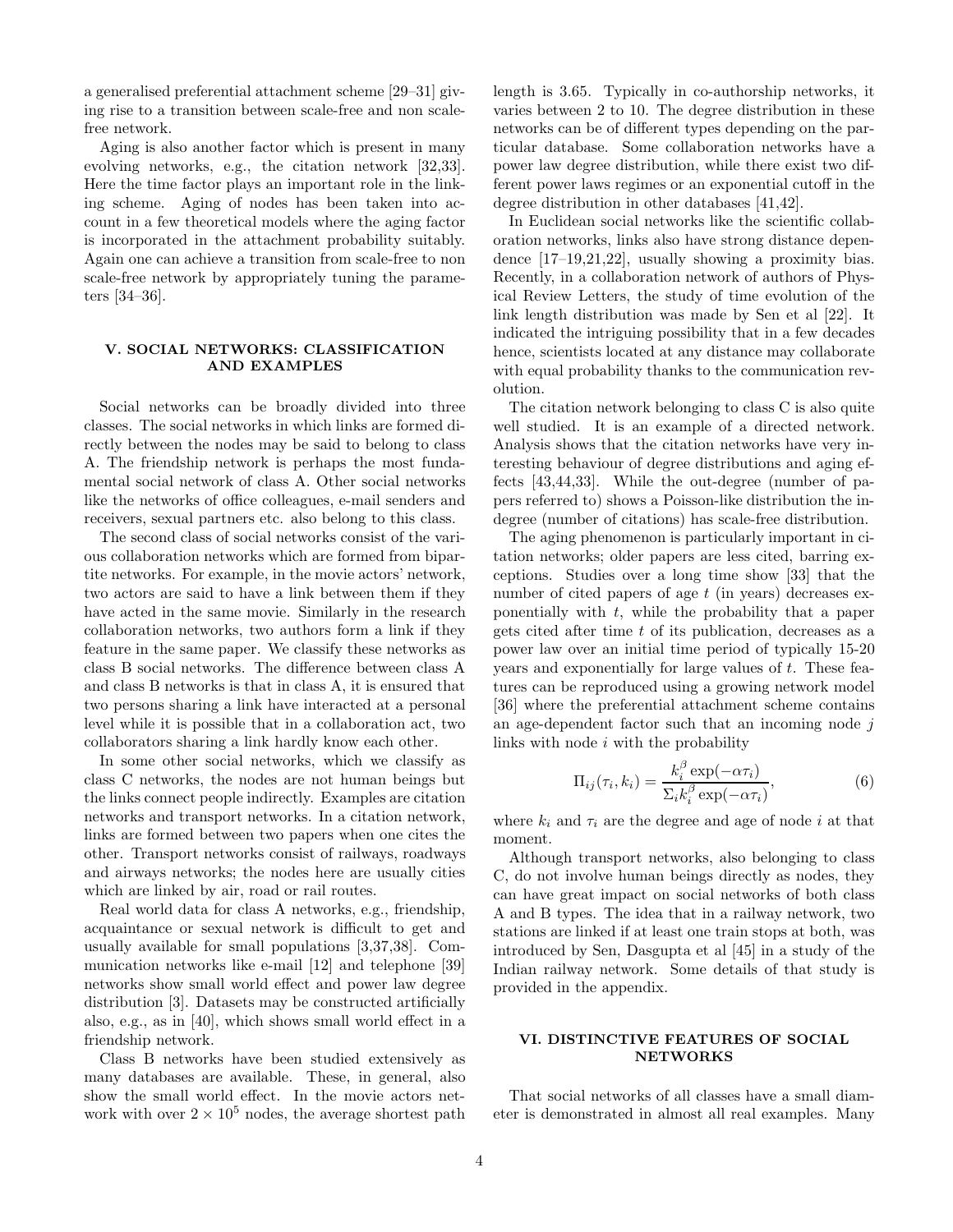(although not all) social networks also show the scale-free property, and the exponent for the degree distribution generally lies between 1 and 3.

Social networks are characterised by three features: very high values of the clustering coefficient, positive assortativity and community structure.

High clustering tendency is quite understandable naively speaking, a friend of a friend is quite often a friend also. Again, in a collaboration network of scientists, whenever a paper is written by three or more authors, there is a large contribution to the clustering coefficient.

It is customary to compare the clustering coefficients of a real network to that of its corresponding random network to show that the real network has a much larger clustering coefficient. Instead of a totally random model, one could also consider a "null" model which is a network with the same number of nodes and edges, having also the same degree distribution, but otherwise random. The clustering coefficients in non-social networks turn out to be comparable to that of the null model. In contrast, for social networks, this is not true.

Let us consider the random model. Suppose two neighbours of a vertex in this model have remaining degrees  $j$ and  $k$ . Then there will be a contribution to the clustering if these two nodes share an edge. With  $M$  edges in the network, the number of edges shared by these two nodes is  $ik/2M$ . Both j and k are distributed according to eq. (3), and therefore the clustering coefficient is

$$
C = \frac{1}{2M} [\Sigma_k k q_k]^2 = \frac{1}{N} \frac{[\langle k^2 \rangle - \langle k \rangle^2]}{\langle k \rangle^3}.
$$
 (7)

For networks not large enough this will still give a finite value. One can compare it with the small network of the food web of organisms in Little rock lake which has  $N = 72, \langle k \rangle = 21.0$  and  $\langle k^2 \rangle = 655.2$ , giving  $C = 0.47$ which compares well with the actual value 0.40. It can be shown that for the null model with degree distribution  $P(k) \sim k^{-\gamma}$ , the clustering coefficient remains finite even for large N when  $\gamma < 7/3$ . The theoretical value of the clustering coefficient here is

$$
C \propto N^{(7-3\gamma)/(\gamma-1)}.\tag{8}
$$

This is assuming that there can be more than one edge shared by two vertices. Ignoring multiple edges, the clustering coefficient turns out to be [46]

$$
C = \sum_{jk} q_j q_k (1 - e^{-jk/2M}). \tag{9}
$$

Comparison with non-social networks like the Internet, food webs, world wide webs shows that the difference between the values obtained theoretically and the actual ones are minimum. For social networks however, the theoretical values are at least one order of magnitude smaller than the observed ones.

Assortativity in social networks is generally positive in contrast to non-social networks. For non-social networks like the Internet, WWW, biological networks etc., r (eq. 4) lies between -0.3 to -0.1 while for social networks like the scientific collaboration networks or company directors,  $r$  is between 0.2 to 0.4 [11].

It has been argued that the large clustering coefficient and the positive assortativity in social networks arise from the community structure. Since the discovery of community structure in social networks, there has been tremendous activity in this field and we devote the next section to the details of these studies.

## VII. COMMUNITY STRUCTURE IN SOCIAL NETWORKS

A society is usually divided into many groups and again the groups may regroup to form a bigger group. The community structure may reflect the self organisation of a network to optimise some task performance, for example, in searching, optimal communication pathways or even maximisation of productivity in collaborations. There is no unique definition of a community but the general idea is that the members within a community have more connections within themselves and lesser with members belonging to other communities.

For small networks, it is possible to visually detect the community structure. But with the availability of large scale data in many fields in recent times it is essential to have good algorithms to detect the community structure.

## A. Detecting communities: basic methods

A short review of the community detection methods is available in [47], many other methods have developed since then. Here we attempt to present a gist of some basic and some recently proposed methods.

#### 1. Agglomerative and Divisive methods

The traditional method for detecting communities in networks is agglomerative hierarchical clustering [48]. In this method, each node is assigned it own cluster so that with  $N$  nodes, one has  $N$  clusters in the beginning. Then the most similar or closest nodes are merged into a single cluster following a certain prescription so that one is left with one cluster less. This can be continued till one is left with a single cluster.

In the divisive method, the nodes belong to a single community to begin with. By some appropriate scheme, edges are removed resulting in a splitting of the communities into subnetworks in steps and ultimately all the nodes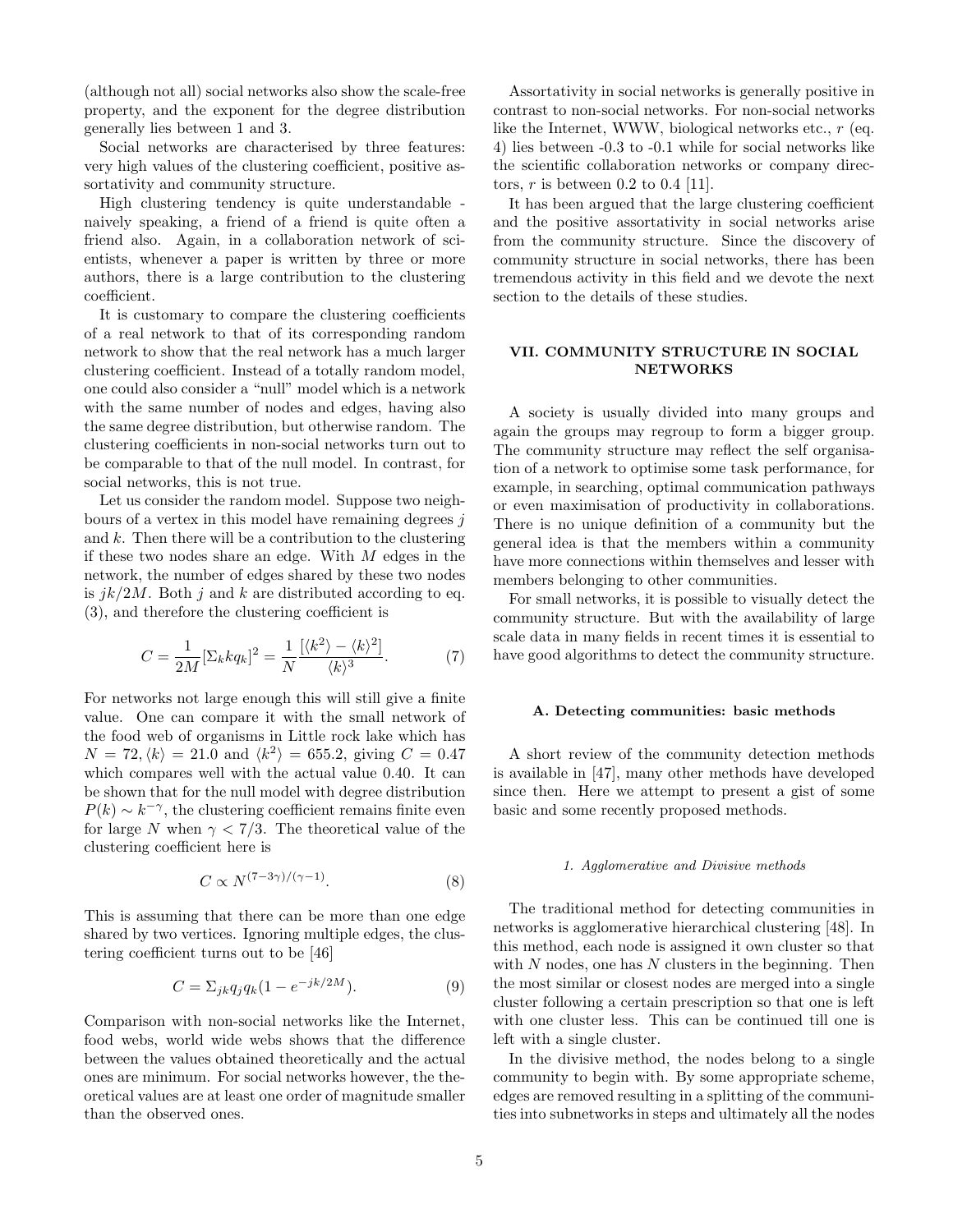are split into separate communities. Both the agglomerative and divisive methods give rise to what is known as a dendogram (see Fig. 2) which is a diagrammatic representation of the nodes and communities at different times. While in the agglomerative method one goes from bottom to top, in the divisive method it is just the opposite.

Girvan and Newman (GN) [49] proposed a divisive algorithm in which edges are removed using the measure of betweenness centrality (BC). Generalising the idea of BC of nodes to BC of edges, edge betweenness can be defined as the number of shortest paths between pairs of vertices that run along it. An edge connecting members belonging to different communities is bound to have a large betweenness centrality measure. Hence in this method one calculates the edge betweenness at every step and removes the edge with the maximum measure. The process is continued till no edge is left in the network. After every removal of an edge, the betweenness centrality is to be recalculated in this algorithm.



one explores from top to bottom while for a agglomerative method, one goes from the bottom to the top. The number of communities is given by the number of intersection points of the horizontal dashed lines with the dendogram at different levels. The circles represent the nodes.

#### 2. A measure of the community structure identification

Applying either of the above algorithms it may be possible to divide the network into communities. Even the random graph with no community structure may be separated into many classes. One needs to have a measure to see how good the obtained structure is. Also, the dendogram represents communities at all levels from a single to as many as the number of nodes and one should have an idea at which level the community division has been most sensible.

In case the network has a fixed well known community structure, a quantity to measure the performance of the algorithm for the community detection may be the fraction of correctly classified nodes.

The other measure, known as the modularity of the network, can be used when there is no ad hoc knowledge about the community structure of the network. This is defined in the following way [50]. Let there be  $k$  communities in a particular network. Then  $e_{ij}$  is the fraction of edges which exist between nodes belonging to communities i and j; clearly it is a  $k \times k$  matrix. The trace  $Tr(e) = \sum e_{ii}$  then gives the fraction of all edges in the network that connect vertices in the same community and a good division into communities should give a high value of the trace. However, simply the trace is not a good measure of the quality of the division as placing all nodes in a single community will give trivially  $Tr(e) = 1$ . Let us now take the case when the network does not have a community structure; in this case links will be distributed randomly. Defining the row (or column) sums  $\alpha_i = \sum_j e_{ij}$ , one gets the fraction of edges that connect to vertices in community i. The expected number of fraction of links within a partition is then simply the probability that a link begins at  $i$ ,  $\alpha_i$ , multiplied by the fraction of links that end at a node in  $i, \alpha_i$ . So the expected number of intra-community links is just  $\alpha_i \alpha_i$ . A measure of the modularity is then

$$
Q = \Sigma_i (e_{ii} - \alpha_i^2), \tag{10}
$$

which calculates the fraction of edges which connect nodes of the same type minus the same quantity in a network with identical community division but random connections between the nodes. If the number of withincommunity edges is no better than random,  $Q = 0$ . The modularity plotted at every level of the bifurcation would indicate the quality of the detection procedure and at which level to look at to see the best division where Q has a maximum value.

There are some typical networks to which the community detection algorithms are applied to see how efficient it is. Most of the methods are applied to an artificial computer generated graph to check its efficiency. Here 128 nodes are divided into four communities. Each node has  $k = 16$  neighbours of which  $k_{out}$  connections are made to nodes belonging to other communities. The quality of separation into communities here can be measured by calculating the number of correctly classified nodes. All available detection algorithms work very well for  $k_{out} \leq 6$ and the performance becomes poorer for larger values. A comparative study of application of different algorithms to this network has been made by Danon et al [51].

A popular network data with known community structure which is also very much in use to check or compare algorithms is the Zachary's karate club (ZKC) data. Over the course of two years in the early 70's, Wayne Zachary observed social interactions between the members of a karate club at an American university [52]. He constructed network of ties between members of the club based on their social interactions both within and outside the club. As a result of a dispute between the administrator and the chief karate teacher the club eventually split into two. Interestingly, not just two, but upto five communities have been detected in some of the algorithms.

Community structure in jazz network has also been studied. In this network, musicians are the nodes and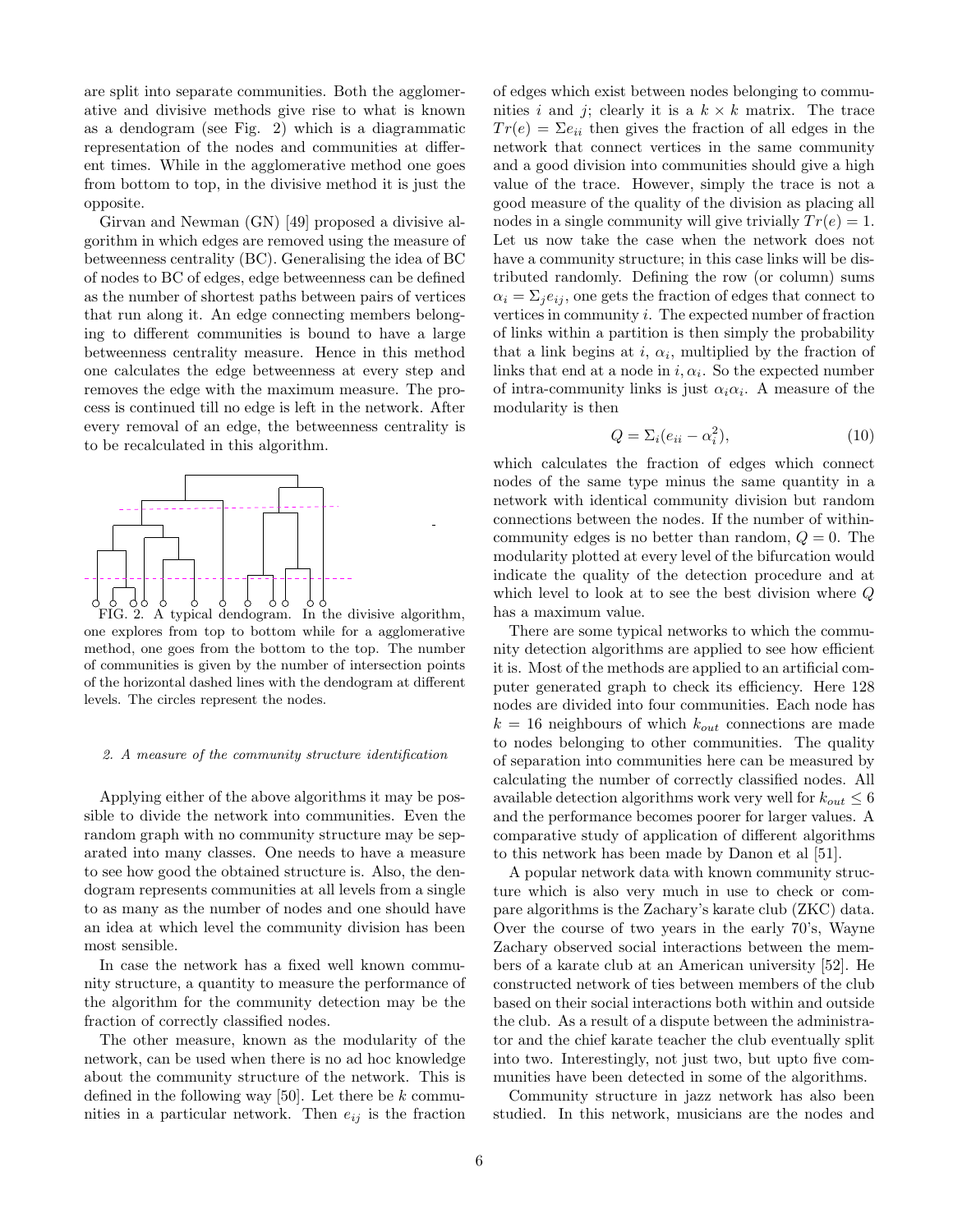two musicians are connected if they have performed in the same band. In a different formulation, the bands act as nodes and have a link if they have at least one common musician. This was studied mainly in [53].

The American college football network is also a standard network where community detection algorithms have been applied. This is a network representing the schedule of games between American college football teams in a single season. The teams are divided into groups or "conferences" and intra-conference groups are more frequent than inter-conference games. The conferences are the communities, so that teams belonging to the same conference would play more between themselves.

Community detection algorithms have been applied to other familiar social networks like collaboration and email networks as well as in several non-social networks.

### B. Some novel community detection algorithms

The method of GN to detect the communities typically involves a time of the order of  $N^2M$ , where N is the number of nodes and  $M$  the number of edges. This is considerably slow. Several other methods have been proposed although none of them is really 'fast'. Some of these methods are just variants of the divisive method of GN (i.e., edge removal by a certain rule) and interested readers will find the details in references [50,54,55]. Here we highlight those which are radically different from the GN method.

### Optimisation methods

Newman [56] suggested an alternative algorithm in which one attempts to optimise the splitting for which Q is maximum. However, this is a costly programme as the number of ways in which  $N$  vertices can be divided into g non-empty groups is given by Stirling's number of the second kind  $S_N^{(g)}$  and the number of distinct community division is  $\Sigma_{g=1}^N S_N^{(g)}$ . It increases at least exponentially in N and therefore approximate methods are required. In [56], a greedy agglomerative algorithm was used. Starting from the state where each node belongs to its own cluster, clusters are joined such that the particular joining results in the greatest increase in Q. In this way a dendogram is obtained and the corresponding Q values are calculated. Community division for which Q is maximum is then noted. The computational effort involved in this method is  $O((M + N)N)$ . For small networks, the GN algorithm is better but for large networks this optimisation method functions more effectively. Applications of this method has been done for the ZKC and the American football club networks.

Duch and Arenas [57] have used another optimisation method which is local using extremal optimisation. In this local method, a quantity  $q_r$  for the rth node is defined

$$
q_r = \kappa_{i(r)} - k_r \alpha_{i(r)}, \tag{11}
$$

where  $\kappa_{i(r)}$  is the number of links that a node r belonging to a community  $i$  has with nodes in the same community and  $k_r$  is the degree of node r,  $\alpha_{i(r)}$  is the fraction of edges connected to r having either or both end in the community i. Note that  $q_r$  is just the contribution to  $Q$ (eq. (10)) from each node in the network, given a certain partition into communities, and  $Q = \frac{1}{2N} \sum_r q_r$ . Rescaling the local variables  $q_r$  by  $k_r$ , a proper definition for the contribution of node  $r$  to the modularity can be obtained. In this optimisation method, the whole graph is initially split into two randomly. At every time step, the node with the lowest fitness  $\lambda_r = q_r/k_r$  is moved from one partition to another. The process is repeated until an optimal state with a maximum value of Q is reached. After that all the inter-partition links are deleted and the optimisation procedure applied to the resulting partitions. The process is continued till the modularity Q cannot be improved anymore. Applications were made to the ZKC, jazz, e-mail, cond-mat and biological networks. In each case it gives a higher modularity value compared to that of the GN method.

## Spectral methods

The topology of a network with  $N$  vertices can be expressed through a symmetric  $N \times N$  matrix L, the Laplacian matrix, where  $L_{ii} = k_i$  (degree of the *i*th node) and  $L_{ij}$  are equal to  $-1$  if i and j are connected and zero otherwise. The column or row sum of L is trivially zero. A constant vector, with all its elements identical will thus be an eigenvector of this matrix with eigenvalue zero.



FIG. 3. (a) The structure of the first non-trivial eigenvector when there are only two communities. (b) An example of a case with three communities, now the first nontrivial eigenvector has a structure with fuzziness when the components corresponding to two communities are pretty close (shown in gray and black). (c) When the first two non-trivial eigenvectors are projected on a two dimensional space, the three communities are clearly shown.

For a connected graph, the eigenvectors are nondegenerate. Since  $L$  is real-symmetric, the eigenvectors are orthogonal. This immediately implies that the sum of the components of the other eigenvectors are zero as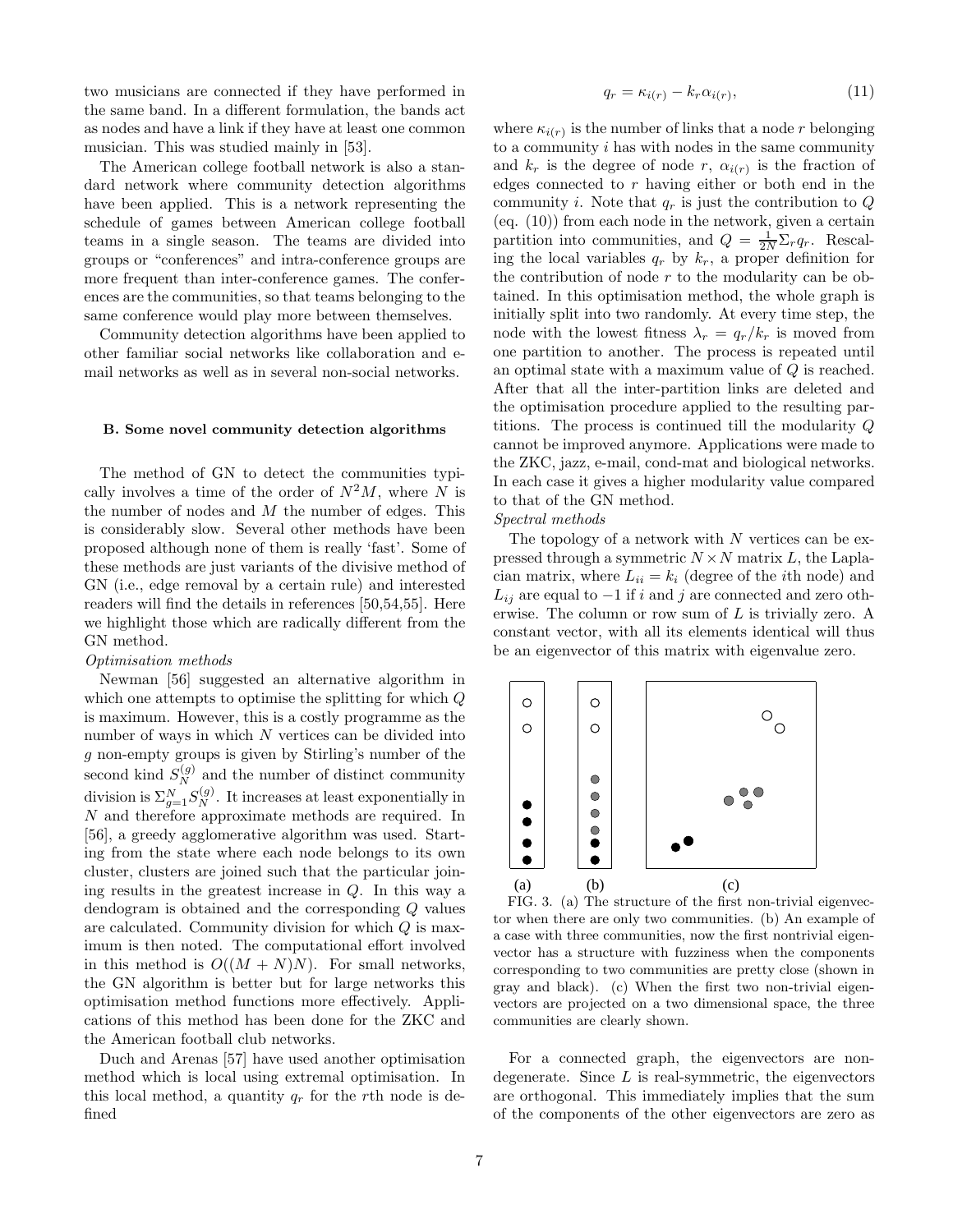the first one is a constant one. In case the number of subgraphs is equal to two, there will be a clear cut bifurcation in the eigenvector; components of the second (first non-trivial) eigenvector are positive for one subgraph and negative for the other. This is the spectral bisection method which works very well when only two communities are present, e.g., in the case of the ZKC network.

For more than two subgraphs, the distinction may become fuzzy (see Fig. 3). In this case, a few methods have been devised recently  $[58-60]$ . The eigenvectors of L with non-zero eigenvalues are the non-trivial eigenvectors. If there is a network structure with  $m$  communities, there will be  $m - 1$  nontrivial eigenvectors with eigenvalues close to zero and these will have a characteristic structure: the components corresponding to nodes within the same cluster have very similar values  $x_i$ . If the partition is sharp, the profile of each eigenvector, sorted by components, is step like. The number of steps in the profile corresponds to the number of communities. In case the partition is not so sharp, and the number of nodes is high, it is difficult to arrive at a concrete conclusion by just looking at the first nontrivial eigenvector. The method is then to combine information from the first few, say  $D$ , nontrivial eigenvectors. Consider an enlarged D dimensional space where the components of these eigenvector are projected (i.e., the coordinates of the points in this space correspond to the values of the components of the eigenvectors for each node). The points one gets can now be treated as the "positions" of the nodes and nodes belonging to the same community are clustered in this space. Donetti and Munoz [59] used an agglomerative method to detect communities from this D dimensional space. The choice of D, the number of eigenvectors to be used, is an important question here. One can fix a value of  $D$ , and find out the optimal value of  $Q$  - the  $D$  value corresponding to the best optimal value of Q may be the ideal choice. It was observed that  $D$  is of the order of the number of communities in the network.

Instead of the Laplacian matrix, one can also take another matrix,  $X = K - A$  where K is the diagonal matrix with elements  $k_{ii} = \sum_{j=1}^{N} a_{ij}$  and  $a_{ij}$  the elements of the adjacency matrix A. Here instead of zero eigenvalue, the normal matrix  $X$  has largest eigenvalue 1 associated with the trivial eigenvector. This matrix has been used by Capocci et al [58] for networks with weighted edges successfully. It has been tested on a directed network of word association where the method has been modified slightly to take into account the directedness of the edges. Methods based on dissimilarity

Two vertices are said to be similar if they have the same set of neighbours other than each other. Exact similarity is rare, so one can define some dissimilarity measure and find out the communities using this measure. One of these measures is called the Euclidean distance discussed in [47]. Recently, another measure based on

the differences in their "perspective" was done. Taking any vertex "i", the distance  $d_{ik}$  to a vertex "k" can be measured easily. Taking another node " $j$ ", one can measure  $d_{ik}$ . If the nodes belong to the same community, then the difference  $[d_{ik} - d_{jk}]^2$  is expected to be small. The dissimilarity index  $\lambda_{ij}$  was defined by Zhou [61] as

$$
\lambda_{ij} = \frac{\sqrt{\Sigma_k [d_{ik} - d_{jk}]^2}}{N - 2}.
$$
\n(12)

The algorithm is a divisive one involving a few intricate steps and has been successfully applied to many networks.

## Another local method

Bagrow and Bollt [62] have suggested a local method in which, starting from a particular node, one finds out  $k^{(l)}$ , the number of its lth nearest neighbours at every stage  $l = 0, 1, 2, ...$  By definition,  $k^{(0)} = 1$ . The cumulative number of degrees  $K^{(l)} = \Sigma k^{(l)}$  is also evaluated here. The ratio  $K^{(l+1)}/K^{(l)}$  is compared to a preassigned quantity  $\alpha$  and in case the ratio is less than  $\alpha$ , the counting is terminated and all nodes upto the lth neighbourhood are listed as members of the starting node's community.

#### C. Community detection methods based on physics

A few methods of detecting communities are based on models and methods used in Physics.

Network as an electric circuit

Wu and Huberman [63] have proposed a method by considering the graph to be an electric circuit. Suppose it is known that nodes A and B belong to different communities. Each edge of the the graph is regarded as a resistor and all edges have identical resistance. Let a battery connect A and B such that the voltages at A and B are 1 and 0 respectively. Now the graph is simply an electric circuit with a current flowing through each resistor. By solving Kirchoff's equations one can obtain the voltage at each node. Choosing a threshold value of the voltage (which obviously lies between 0 and 1), one then decides whether a node belongs to the community containing A or that containing B. It is easy to see how this method works: first suppose that there is a node C which is a leaf or peripheral node, i.e., connected to a single node D. No current flows through CD and therefore C and D have the same voltage and belong to the same community. Next consider the case when C is connected to nodes D and E. Since the resistance is same for all edges,  $V_c = (V_D + V_E)/2$ . Hence if both D and E belong to the same community (i.e., they both have high or low voltages), C also has a comparable voltage and belongs to the same community. If, however,  $V_D$  and  $V_E$  are quite different and D and E belong to different communities then it is hard to tell which community C belongs to. This is close to reality, a node has connection with more than one community. In general, when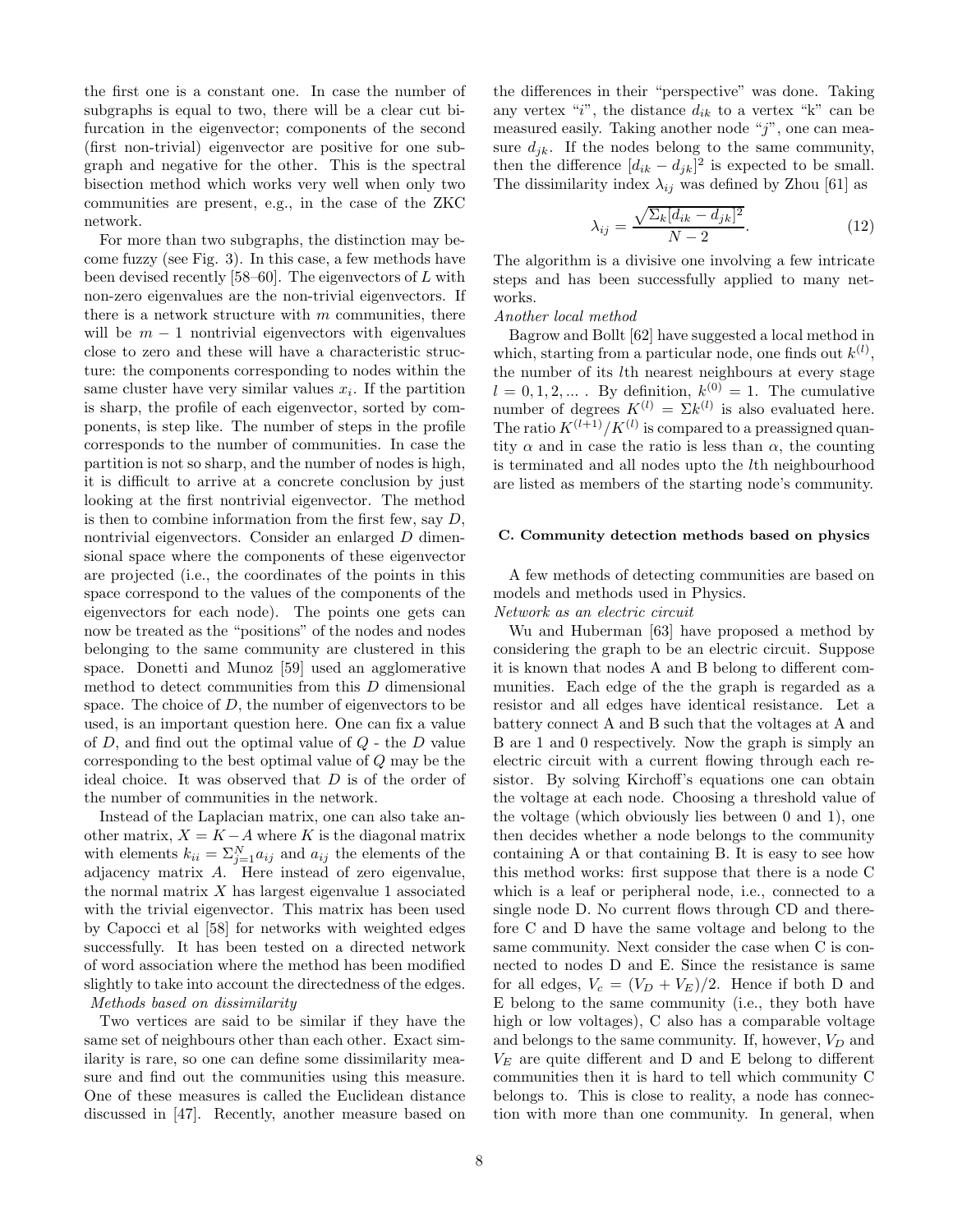C is linked to *n* other nodes with voltages  $V_1, V_2, ..., V_n$ ,  $V_c = \Sigma V_i/n$ . Hence if most of its neighbours belong to a particular community, C also belongs to it. The method works in linear time.

When it is not known initially that two nodes belong to two different communities, one can randomly choose two nodes and repeat the process of evaluation of communities a large number of times. Chances that the detection is correct is fifty percent. However, this probability will be greater than half if these two initial nodes are chosen such that they are not connected. Majority of the results would then be regarded as correct. Applications have been made to the ZKC and the College football club networks.

### Application of Potts and Ising models:

The  $q$  state Potts model in Physics is a model in which the spin at site i can have a value  $\sigma_i = 1, 2, \ldots, q$ . If two spins interact in such a way that the energy is minimum when they have the same value, we have the ferromagnetic Potts model. Potts model has well known application for graph colouring problem, where each colour corresponds to a value of the spin. For community detection also, the method can be similarly applied. Reichardt and Bornholdt [64] have used the Potts model Hamiltonian

$$
H = -J\Sigma_{i,j}\delta_{\sigma_1,\sigma_2} + \gamma \Sigma_{\sigma}^q \frac{n_{\sigma}(n_{\sigma}-1)}{2},\tag{13}
$$

where  $n_{\sigma}$  is the number of spins having spin s. Here the first term is the standard ferromagnetic Potts model and in absence of the second term it favours a homogeneous distribution of spins which minimises the ferromagnetic term. However, one needs to have diversity and that is incorporated by the second term. If there is only one community it will be maximum and if spin values are more or less evenly distributed over all nodes it will be minimum.

When  $\gamma$  is set equal to the average connection probability, then both the criteria that (a) within a community the connectivity is larger than the average connectivity, and that (b) the average connectivity is greater than the inter-community connectivity, are satisfied. With this value of  $\gamma$  and  $J = 1$ , the ground state was found out by the method of simulated annealing. The communities appeared as domains of equal spin value near the ground state of the system. Applications to computer generated graphs and biological networks were made successfully and the method can work faster than many other algorithms.

In another study by Guimerà et al [65] in which the Potts model Hamiltonian is used again, although in a slightly different form, an interesting result was obtained. It was shown that networks embedded in lowdimensional spaces have high modularity and that even random graphs can have high modularity due to fluctuations in the establishment of links. The authors argue that like the clustering coefficient, modularity in complex networks should also be compared to that of the random graph.

Son et al [66] have used a Ising model Hamiltonian to detect the community structure in networks. The Ising model is the case when the spins have only two states, usually taken to be  $\sigma = \pm 1$ . This method can be best understood in the context of the Zachary karate club case. Here two members started having difference and the club members eventually got polarised. In this case, the authors argue, the members will try to minimise the number of broken ties, or in other words, the breakup of ties should be in accordance to the community structure. Thus the community structure may be found out by simulating the breakup caused by an enforced frustration among nodes. The breakup is simulated by studying the ferromagnetic random field Ising model which has the Hamiltonian

$$
H = -\frac{1}{2} \Sigma_{i,j} J_{ij} \sigma_i \sigma_j - \Sigma_i B_i \sigma_i, \qquad (14)
$$

where  $\sigma_i$  is the Ising spin variable for the *i*<sup>th</sup> node and the spins interact ferromagnetically with strength  $J_{ij}$  and B is the random field.  $J_{ij}$  is simply equal to the elements of the adjacency matrix, can be 1 or 0 for unweighted networks and equal to the weights for a weighted graph. The ferromagnetic interaction, as in the Potts case, represents the cost for broken bonds. The conflict in the network (e.g., as raised in the ZKC) is mimicked in the system by imposing very strong negative and positive fields for two nodes (in the ZKC case, these nodes should correspond to the instructor and administrator). The spins with the same signs in the ground state then belong to the same community. The method was applied to the Zachary Karate club network and the co-authorship networks with a fair amount of success. It indicated the presence of some nodes which were marginal in the sense that they did not belong to a community uniquely.

### D. Overlap of communities and a network at a higher level

Division of a society into communities may be done in many ways. If the criteria is friendship, it is one, while if it is professional relation it is another. A node in general belongs to more than one community. If one focuses on an individual node, it lies at the center of different communities (see Fig. 4). Within each of these communities also, there are subgraphs which may or may not have overlaps. Considering such a scenario, Pallà et al [67] developed a new concept, the "network of communities", in which the communities acted as nodes and the overlap between communities constituted the links.

Here a community was assumed to consist of several complete subgraphs  $(k \text{ cliques } [68])$  which tend to share many of their nodes and a single node belongs to more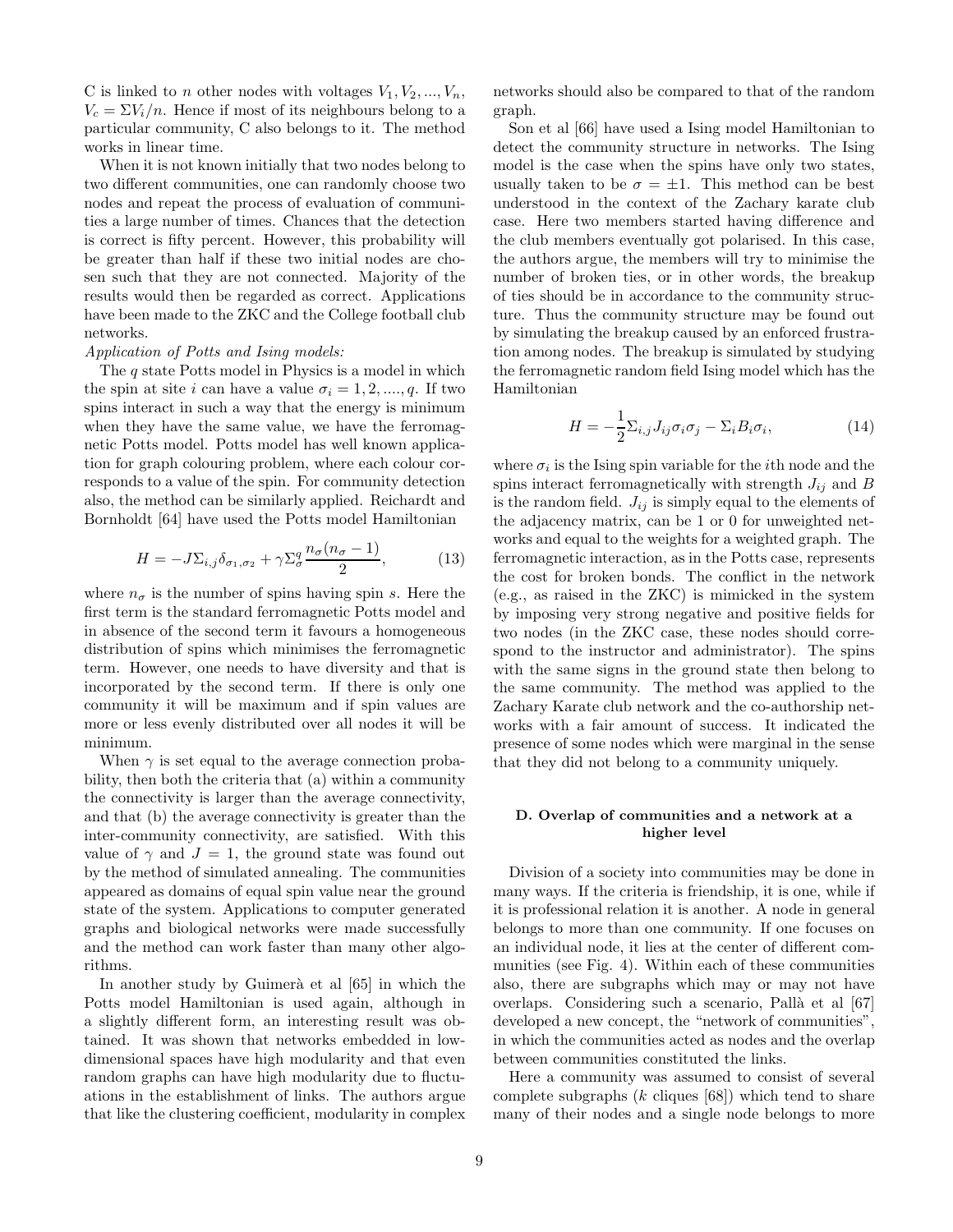than one community. Pallà et al [67] defined certain quantities:

(i) The membership number  $m$  which is the number of communities a node belongs to

(ii) Size of a community  $n_s$  which is the number of nodes in it

(iii) Overlap size  $s^{\alpha,\beta}$ , the number of nodes shared by communities  $\alpha$  and  $\beta$ .

Two quantities related to the network of communities were also defined:

(i) Community degree  $k_c$  - the number of communities a community is attached to.

(ii) Clustering coefficient of the community network.

A method was used in which the k cliques are first located and then the identification is carried out by a standard analysis of the clique-clique overlap matrix [68]. Identification and the calculation of the distributions for the quantities  $m, n_s, s^{\alpha,\beta}$  and  $k_c$  were done for the coauthorship, word association and biological networks.



FIG. 4. A node (black circle) belonging to different communities. i A particular community, e.g., the community of colleagues, may again contain subcommunities P,M,S etc.

The community size distributions  $P(n_s)$  for the different real networks appear to be power law distributed  $(n_s^{-\tau})$  with the value of the exponent  $\tau$  between  $-2$  and −2.6. At the node level, the degree distribution is often a power law in many networks. Whether at a higher level, i.e., at the community level it also has the same organisation is the important question. The degree distribution of the communities showed an initial exponential decay followed by a power law behaviour with the same exponent  $\tau$ .

The distribution of the overlap size  $s^{ov}$  and the membership number  $m$  also showed power law variations with both the distributions having a large exponent for the collaboration and word association networks. This shows that there is no characteristic overlap size and that a node can be the member of a large number of communities.

The clustering coefficients of the community networks were found out to be fairly large, e.g., 0.44 for the condmat collaboration network, showing that two communities overlapping with a given community has a large probability of overlapping with each other as well.

## Preferential attachment of communities

As the community degree distribution (or the size distribution) is scale-free, the next question which arises is what happens to a new node which joins a community, i.e., what is the attachment rule chosen for the new node as regards the size and degree of the communities [69]?

To determine the attachment probability with respect to any property  $\rho$ , the cumulative distributions  $P(\rho)$  at times t and  $t + 1$  are noted. Let the un-normalised  $\rho$ distribution of the chosen objects during the time interval t and  $t + 1$  be  $w_{t \to t+1}(\rho)$ . The value of  $w_{t \to t+1}(\rho^*)$ at a given  $\rho^*$  equals the number of objects chosen which have a  $\rho$  value greater than  $\rho^*$ . If the process is uniform, then objects chosen with a given  $\rho$  are chosen at a rate given by the distribution of  $\rho$  amongst the available objects. However, if the attachment mechanism prefers high (low)  $\rho$  values, then objects with high (low)  $\rho$  are chosen with a higher rate compared to the distribution  $P(\rho)$ . In real systems, the application of the method indicated that rather than a uniform attachment there is a preferential attachment even at the higher level of networks.

### VIII. MODELS OF SOCIAL NETWORK

In this section we discuss some models of social network which particularly aim at reproducing the community structure and/or positive assortativity. We also review some dynamical models which show rich phase transitions.

#### A. Static models

By static models we mean a social model where the existing relations between people remain unchanged while new members can enter and form links and the size of the system may grow. Examples are collaboration networks where existing links cannot be rewired.

Newman and Park [46] have constructed a model which has a given community division. The aim is to show that it has positive assortativity. Here it is assumed that members belonging to the same community are linked with probability p similar to a bond percolation [70] problem. An individual may be attached to more than one community, and the number of members in a community is assumed to be a variable here.

The assortativity coefficient  $r$  was calculated here in terms of  $p$  and the moments of the distributions of  $m$  (the number of communities to which a member belongs) and s (the community size). The theoretical formula was applied to real systems after estimating the distributions by detecting communities using standard algorithms. The value of  $p$  was calculated by dividing the number of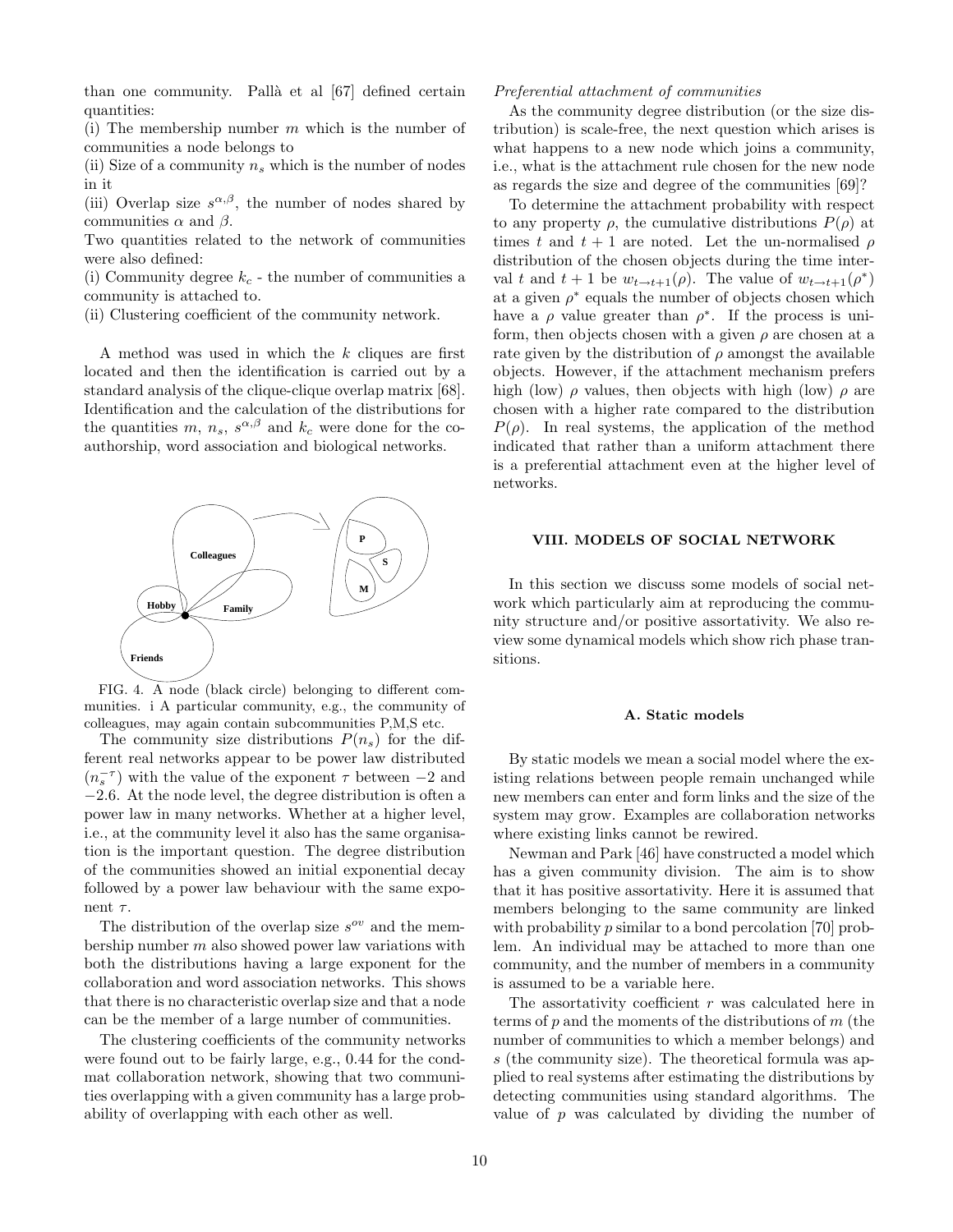edges in the network by the total number of possible within-group edges. The theoretical value of  $r$  for the coauthorship network turns out to be 0.145 which is within the statistical error of the real value  $0.174 \pm 0.045$ .

Another model was proposed by Catanzaro et al [71] to reproduce the observations of a specific database, the cond-mat archive of preprints. This network of coauthors was found to be scale-free with positive assortativity. In the model the preferential attachment scheme was used with some modification: the new node gets linked to an existing node with preferential attachment but with a probability  $p$ . Two existing nodes with degree  $k_1$  and  $k_2$  could also get linked stochastically with the probability being proportional to  $(1-p)f(|k_1 - k_2|)$ .  $f(x)$  was chosen to be decaying with x either exponentially or as a inverse power law. It was shown that by tuning the parameter  $p$ , one could obtain different values of the exponents for the degree distribution, clustering coefficient, assortativity and betweenness. The results agree fairly well for all the quantities of the actual network except the clustering coefficient.

Bogūna et al [72] have used the concept of social distance in their model. A set of quantities  $h_n^i$  for the *n*th individual is used to represent the characteristic features of individuals like profession, religion, geographic locations etc. Social distance between two individuals  $n$  and m with respect to characteristic  $i$  can be quantified by the difference of  $h_n^i$  and  $h_m^i$ . It is assumed that two individuals with larger social distance will have a lesser probability of getting acquainted. If the social distance with respect to the *i*<sup>th</sup> feature is denoted by  $d_i(h_n^i, h_m^i)$ , then a connection probability is defined as

$$
r_i(h_n^i, h_m^i) = \frac{1}{1 + [b_i^{-1}d_i(h_n^i, h_m^i)]^\alpha},\tag{15}
$$

where  $\alpha$  is a parameter measuring homophily, the tendency of people to connect to similar people and  $b_i^{-1}$  is a characteristic scale. The total probability of a link to exist between the two individuals is a weighted sum of these individual probabilities

$$
r(h_n, h_m) = \Sigma_i w_i r_i(h_n^i, h_m^i). \tag{16}
$$

The degree distribution, the clustering coefficient and the assortativity (in terms of  $\langle k_{nn} \rangle$ ) were obtained analytically for the model and also compared to simulation results. The resulting degree distribution had a cutoff, the clustering coefficient showed increase with  $\alpha$  and the assortativity was found out to be positive. The model also displayed a community structure when tested with the GN algorithm.

In the model proposed by Wong et al [73], nodes are distributed in a Euclidean space and the connection probabilities depend on the distance separating them. Typically, a neighbourhood radius is defined within which nodes are connected with a higher probability. For chosen values of the parameters in the scheme, graphs were generated which showed community structure and small world effect.

A hierarchical structure of the society has been assumed by Motter et al [74] in their model in which the concept of social characteristics is used. Here a community of  $N$  people are assumed to have  $H$  relevant social characteristics. Each of these characteristic defines a nested hierarchical organisation of groups, where people are split into smaller and smaller subgroups downwards in this nested structure (Fig. 5). Such a hierarchy is characterised by the number  $l$  of levels, the branching ratio b at each level and the average number g of people in the lowest group.



FIG. 5. A hierarchical structure of human population obtained using a single characteristic feature. People belonging to the same lowest group (ellipse) have social distance 1 and the distance increases as one goes up in the hierarchy. The maximum distance in this case is  $l = 4$ .

Here also distance factors corresponding to each feature can be defined and it is assumed that the distances are correlated, i.e., two individuals are expected to be different (similar) to each other in the same degree with respect to different characteristics. Connection probability decreases exponentially with the social distance and links are generated until the number of links per person reaches a preassigned average value. Networks belonging to the random and regular class are obtained for extreme values of the parameters and in between there is a wide region in which social networks fall.

A growing model of collaboration network to simulate the time dependent feature of the link length distribution observed in [22] has been proposed recently by Chandra et al [75]. Here the nodes are embedded on a Euclidean two dimensional space and an incoming node i gets attached to (a) its nearest neighbour  $j$ , (b) to the neighbours of  $j$  with a certain constant probability and  $(c)$  to other nodes with a time dependent probability. Step (a) takes care of the proximity bias, step (b) ensures high clustering and step (c) takes care of the fact that long distance collaborations increase in time thanks to rapid progress in communication. The link length distributions obtained from the simulations are consistent with the observed results and the model also gives a positive assortativity.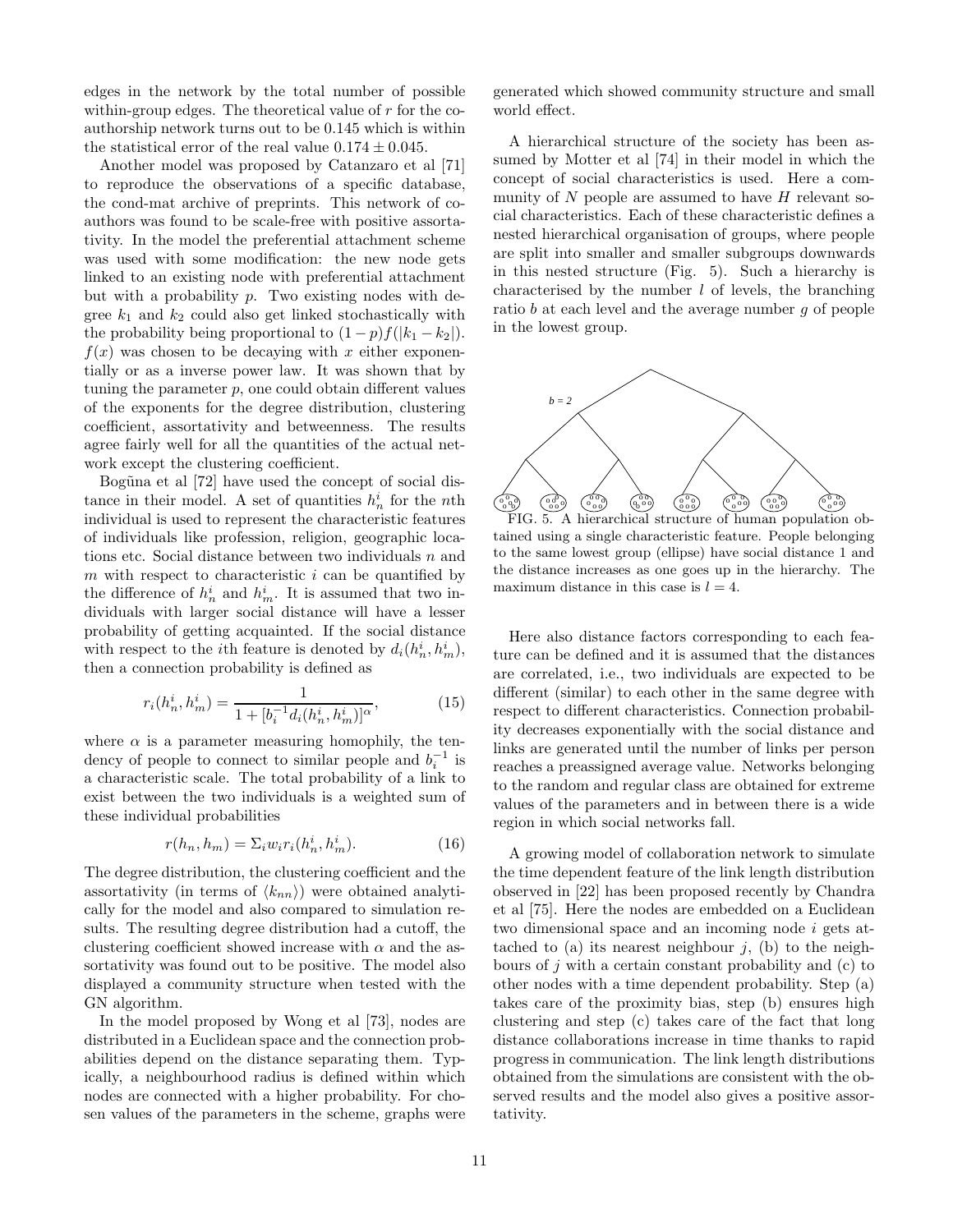### B. Dynamical models

Dynamical models allow the links to change in time whether or not the network remains constant in size. This is close to reality as human interactions are by no means static [76,77]. These models are applicable to cases where direct human interactions are involved.

In Jin et al [78], the model consists of a fixed number of members and links may have a finite lifetime. Here it is assumed that the probability of interaction between two individuals depends on their degrees and is enhanced by the presence of a mutual friend. A cutoff in the number of acquaintances ensures that the total number of links has an upper bound. The strength  $s_{ij}$  of a tie between individuals  $i$  and  $j$  is a function of the time  $t$  since they last met;  $s_{ij} \sim \exp(-\kappa t)$ . Starting with a set of individuals with no links, edges are allowed to appear with a small value of  $\kappa$  close to zero. When the network saturates,  $\kappa$  is set to a larger value and the evolution of the network studied. The resulting network shows features of large clustering and community structure for realistic range of values of  $\kappa$ .

A somewhat similar model has been proposed by Ebel et al [79] where new acquaintances are initiated by mutual friends with the additional assumption that a member may leave the network with probability  $p$ . All its links are deleted in that case. The finite lifetime of links brings the network to a stationary state which manifests large clustering coefficients, small diameter and scale free or exponential degree distribution depending on the value of p.

Another model which aims at forming communities is due to Grönlund and Holme [80] who construct a model based on the assumption that individual people's psychology is to try to be different from the crowd. This model is based on the agent based model known as the seceder model [81]. It involves an iterative scheme where the number of nodes remains constant and the links are generated and rewired during the evolution. Networks generated by this algorithm indeed showed community structure and small world effect while the degree distribution had an apparent exponential cutoff. The clustering coefficient was found to be much higher than the corresponding random network while the assortativity coefficient r showed a positive value.

Some of the dynamic models are motivated by the model proposed by Bonabeau et al [82] in which agents are distributed randomly in a  $L \times L$  lattice and assigned a "fitness" variable h. The agents perform random walk on the lattice and during an interaction of agents i and j, the probability that i wins over j is  $q_i$  given by

$$
q_i = \frac{1}{1 + \exp(\eta(h_i - h_j))}.
$$
 (17)

If the fluctuation  $\sigma$  of the  $q_i$  values is small, the resulting society is egalitarian while for large values of  $q$ , it is a society with hierarchical structure. In the model the individuals occupy the lattice with probability  $p$ . A phase transition is observed as the value of  $p$  is changed (in a slightly modified model where  $\eta$  is replaced by  $\sigma$ ). Gallos [83] has shown that when a model with random long distant connections is considered the phase transition remains with subtle differences in the behaviour of the distribution of q.

In another variation of the Bonabeau model, Ben-Naim and Redner [84] allow the fitness variable to increase by interactions and decline by inactivity. The latter occurs with a rate  $r$ . The rate equation for the fraction of agents with a given fitness was solved to show a phase transition as r is varied; with  $r \geq 1$ , one has a society with a single class and for  $r > 1$ , a hierarchical multiple class society can exist. In the latter case, the lower class is destitute and the middle class is dynamic and has a continuous upward mobility.

Individuals are endowed with a complex set of characteristics rather than a single fitness variable. Models which allow dynamics of these social characteristics have also been proposed recently. Transitions from a perfect homogeneous society to a heterogeneous society has been found in the works of Clemmy et al [85] and Gonzalez-Avella et al [86].

Let each trait take any of the integral values  $1, 2, ..., q$ . When individuals have nearest neighbour interactions and the initial traits follow a Poisson distribution, the non-uniformity in the traits can drive the system to a heterogeneous state at  $q = q_c$  [87]. Klemm et al found that on a small world network, the transition point  $q_c$ shifts towards higher values as the disorder (fraction of long range bonds) is enhanced and the transition disappears in a scale-free BA network in the thermodynamic limit. In [86], the additional influence of an external field has been considered.

Shafee [88] has considered a spin glass like model of social network which is described by the Hamiltonian

$$
H = -\Sigma_{i,k,a,b} J_{ik}^{ab} s_i^a s_k^b - \Sigma_{i,a} h_i^a s_i^a, \qquad (18)
$$

where  $s_i^a$  is the state of the *i*th agent with respect to trait a,  $J_{ik}^{ab}$  are the interaction between different agents and  $h_i^a$ an external field. Zero temperature Monte Carlo dynamics is then applied to the system. However, the simulations were restricted to systems of very small sizes. Results showed either punctuated equilibrium or oscillatory behaviour of the trait values with time.

## IX. IS IT REALLY A SMALL WORLD? SEARCHING: POST MILGRAM

Although Milgram's experiments have been responsible for inspiring research in small world networks, they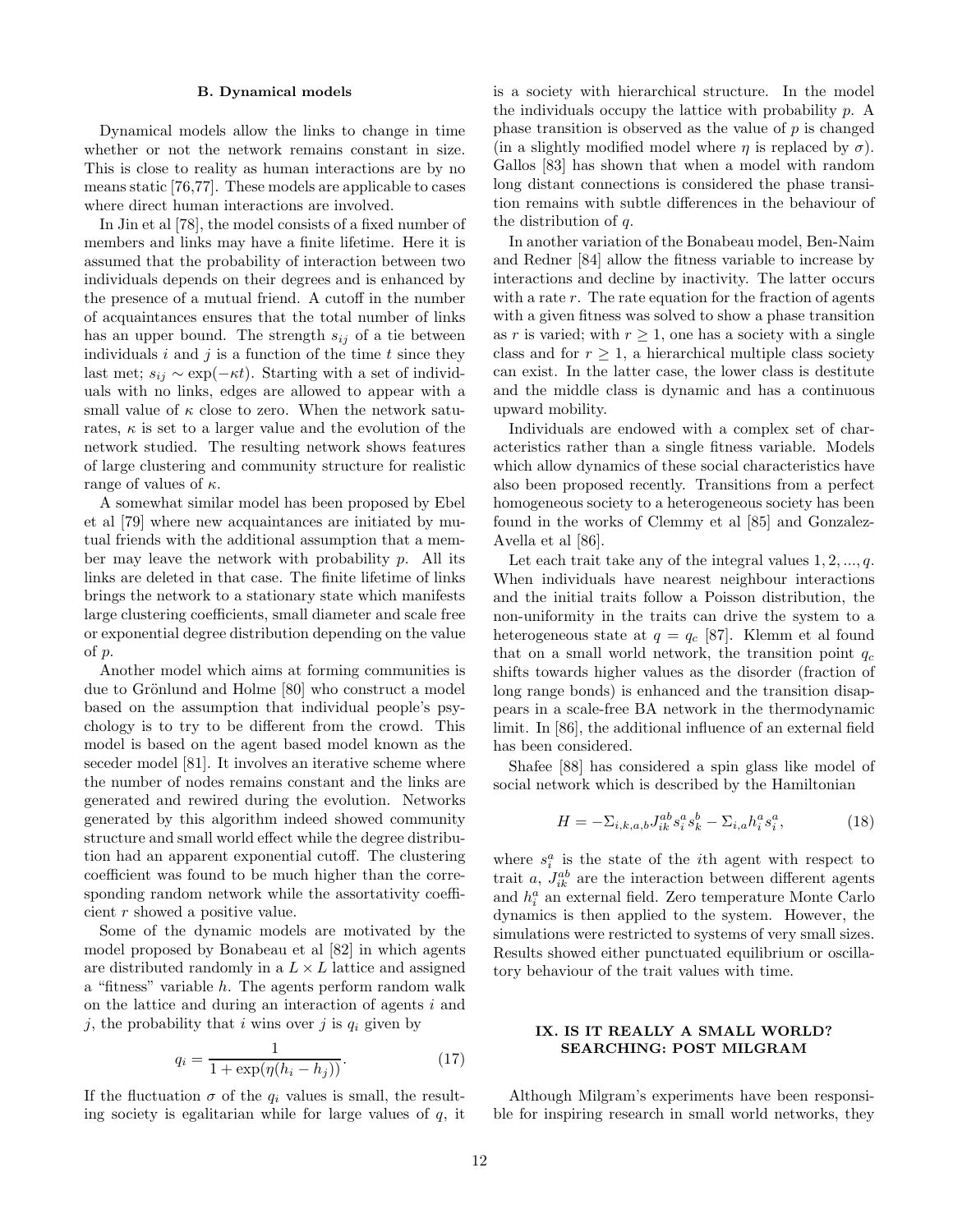have their own limitation. The chain completion percentage was too low - in the first experiment it was just five. The later experiment had a little better success rate but this time the recruit selection was by no means perfectly random. Actually, a number of subtle effects can have profound bearing on what can be termed "searching in small worlds". First, although the network may have a small world property, searches are done mainly locally the individual may not know the global structure of the network that would help her or him to find out the shortest path to a target node. Secondly, many factors like the race, income, family connections, job connections, friend circle etc. determine the dynamics of the search process. Quite a few experiments in this direction are being carried out currently. Some theoretical approaches have also been proposed for the searching mechanism.

### A. Searching in small world networks

The first theoretical attempt to find out how a search procedure works in a small world network was made by Kleinberg [24] in which it was assumed that the nodes were embedded on a two dimensional lattice. Each node was connected to its nearest neighbour and a few short cuts (long range connections) were also present to facilitate the small world effect. The probability that two nodes at an Euclidean distance l had a connection was taken to be  $P(l) \sim l^{-\alpha}$ . The algorithm used was a "greedy algorithm", i.e., each node would send the message to one of its nearest neighbours, and look for the neighbour which takes it closest to the target node. Here the source and target nodes are random. Interestingly, it was found that only for a special value of  $\alpha = 2$ , the time taken (or the number of steps) scaled as  $log(N)$ , while for all other values it varied sublinearly with  $N$ . This result, according to [24] could be generalized to any lattice of dimension d and there always existed a unique value of  $\alpha = d$  where short paths between two random nodes could be found out. Navigation on the WS model [89] and a one-dimensional Euclidean network [90] agreed perfectly with the above picture.

The above results indicate that although the network may have small average shortest paths globally, it does not necessarily mean that short chains can be realised using local information only.

### B. Searching in scale-free graphs

In a scale free network with degree distribution given by  $P(k) \sim k^{-\tau}$ , one can consider two kinds of searches, one random and the other one biased. In the latter, one has the option of choosing neighbouring nodes with higher degree which definitely makes the searching process more efficient.

Adamic et al [91] have assumed that apart from the knowledge about one's nearest neighbours, each member also has some knowledge about the contacts of the second neigbours. Using this assumption, the average search length s in the random case is given by

$$
s \sim N^{3(1-2/\tau)}.\tag{19}
$$

Only for  $\tau = 2$ , the search length is  $O(\ln(N)^2)$ . The corresponding expression for the biased search, when nodes with larger degree are used, is

$$
s \sim N^{2-4/\tau}.\tag{20}
$$

Simulations were done with random and biased search mechanisms where a node could scan both its first and second neighbours. The results for  $\tau \neq 2$  indeed yielded shortest paths which scale sublinearly with  $N$ , although in a slower manner compared to the theoretical predictions.

#### C. Search in a social network

A social network comprising of people whose links are based on friendship or acquaintance can be thought of as a network where the typical degree of each node is  $k = O(10^3)$ . Hence the number of second neighbours should be of  $k^2$  and therefore, ideally in two steps one can access  $10^6$  number of other people and the search procedure would be complete if the order of total population is similar. Even if the degree is one order lesser, the number of steps is still quite small and search paths can be further shortened by taking advantage of highly connected individuals. However, there is a flaw in this argument as there is a considerable overlap of the set of one's friends and that of one's friends' friends.

It is expected that the participants in a real searching procedure would like to take advantage of certain features like geographical proximity or similarity of features like profession and hobbies etc. In this background the hierarchical structure of the social network is extremely significant (Fig. 5).

Watts et al [92] have considered a hierarchical model in which the individuals are endowed with network ties and identities by a set of characteristics as described in sec. VIII A. Distance between individuals are calculated as the height of their lowest common ancestor level in the hierarchy.

The probability of acquaintance between two individuals is assumed to be proportional to  $\exp(-\alpha x)$  where  $\alpha$  is the measure of homophily and  $x$  the social distance. Unlike [74], here it is assumed that the distance between two individuals for two different features are uncorrelated. One can consider the minimum distance  $y_{ij}$ , the smallest of the  $x_{ij}$ 's corresponding to all the social features, to be sufficient to connote affiliation.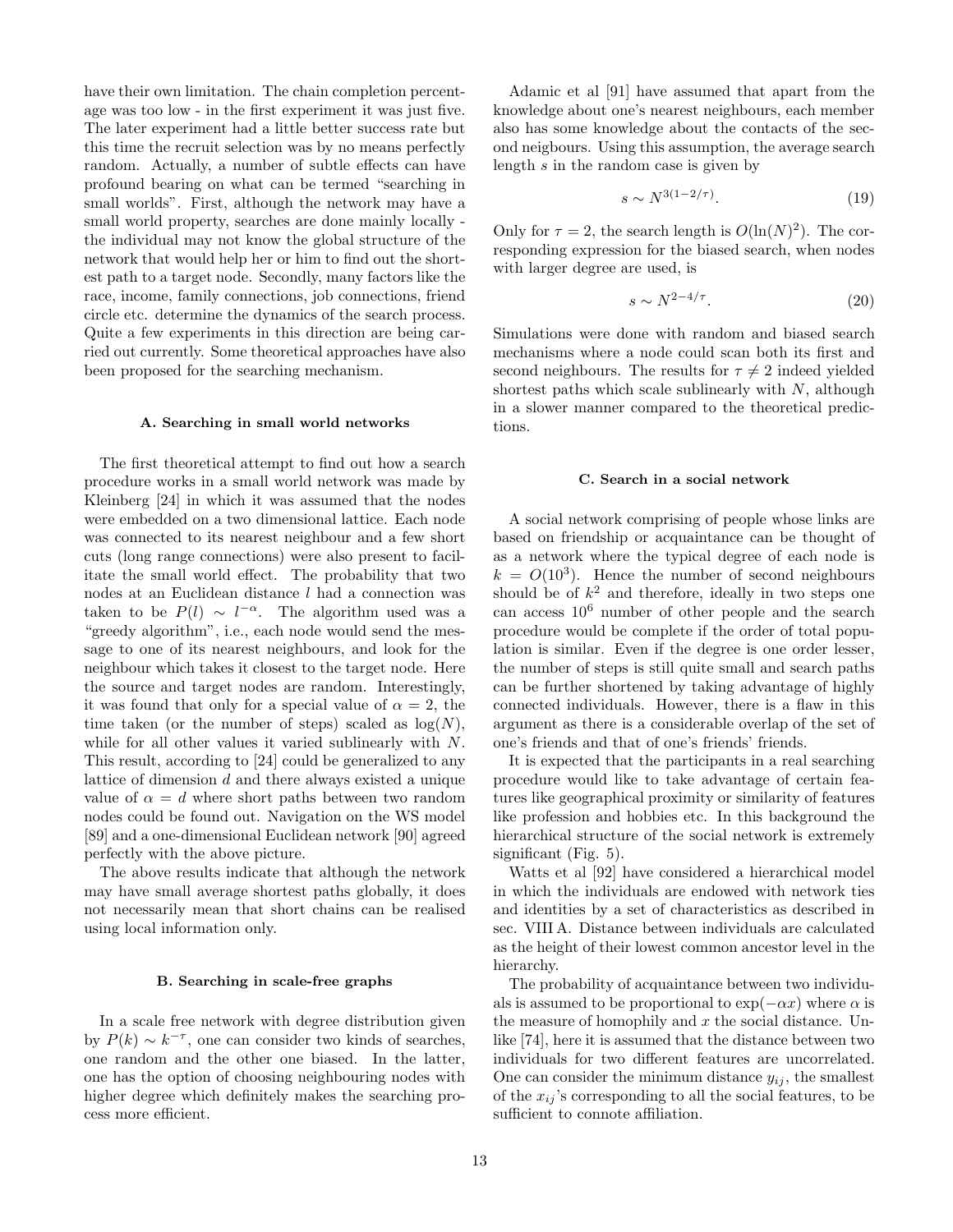It is assumed that the individual who passes the message knows only its own coordinates, its neighours coordinates and the coordinates of the target node. Thus the search process is based on partial information, information about social distance and network paths are both only locally known.

In this work one important aspect of the original experiments by Milgram and his coworkers was brought under consideration, that most of the search attempts failed but when it was successful it took only a few steps. Introducing a failure probability p that a node fails to carry forward the message, it is to be noted that if the probability of a successful search of length  $s$  is  $r$ , it must satisfy  $q = (1 - p)^s \ge r$ . This gives an upper limit for s;  $s \leq \log(r)/\log(1-p)$ . In the simulations, the number of traits H and  $\alpha$  were varied keeping  $p = 0.25$  and  $r = 0.05$ fixed (these values are in accordance with realistic values which gives  $s \leq 10.4$ . The values of the average number of nearest neighbours and branching ratio were also kept constant. A phase diagram in the  $H - \alpha$  plane showed regions where the searching procedure can be successful. It showed that almost all searchable networks display  $\alpha > 0$ and  $H > 1$ . The best performance, over the largest range of  $\alpha$ , is achieved for  $H = 2$  or 3. In fact the model could be tuned to reproduce the experimental results of Milgram  $(s \sim 6.7)$ .

#### D. Experimental studies of searching

A few projects to study searching in social networks experimentally have been initiated recently. Dodds et al [93] have conducted a global, Internet based social search by registering participants online. Eighteen target persons from 13 countries with varied occupation were randomly selected and the participants were informed that their task was to help relay a message to their allocated target by passing the message to a social acquaintance whom they considered closest to the target. One fourth of the participants provided their personal information and it showed that the sample was sufficiently representative of the general Internet using population. The participants also provided data as to on what basis he or she chose the contacts' name and e-mail address; in maximum cases they were friends, followed by relatives and colleagues.

The links in this experimental network showed that geographical proximity of the acquaintance to the target and similarity of occupation were the two major deciding factors behind their existence. Many of the chains were terminated and not completed as in Milgram's experiment and the reason behind it was mainly lack of interest or incentive. In total, 384 chains were completed (nearly 100000 persons registered in the beginning). It was also found that when chains did complete, they were short, the average length s being 4.05. However, this is a measure for completed chains only, and the hypothetical estimate in the limit of zero attrition comes out to be  $s = 7$ .

In another study, Adamic and Adar [94] derived the social network of e-mails at HP laboratories from the email logs by defining a social contact to be someone with whom at least six e-mails have been exchanged both ways over an approximate period of three months. A network of 430 individuals was generated and the degree distribution showed an exponential tail. Search experiments were simulated on this network. Three criteria for sending messages in the search strategy was tested in this simulation; degree of the node, closeness to the target in the organisational hierarchy and location with respect to the target.

In a scale-free network, seeking a high degree node was shown to be a good search strategy [91]. However, in this network, which has an exponential tail, this does not work out to be effective. This is because most of the nodes do not have a neighbour with high degree. The second strategy of utilising the organising hierarchy worked much better showing that the hierarchical structure in this network is quite appropriate. The probability of linking as a function of the separation in the organisational hierarchy also showed consistency with an exponential decay as in [92]. The corresponding exponent  $\alpha$  has a value = 0.94 and is well within the searchable region identified in [92].

The relation between linkage probability and distance r turned out to be  $1/r$  in contrast to  $1/r^2$  where the search strategy should work best according to [24]. Using geographical proximity as a search strategy gave larger short paths compared to the search based on organisational hierarchy, but the path lengths were still 'short'.

A similar experiment was conducted by Liben-Nowell et al [95], using a real world friendship network to see how the geographical routing alone is able to give rise to short paths. In this simulated experiment, termination of chains was allowed. Chain completion was successful in thirteen percent cases with average search length a little below 6.

### X. ENDNOTE

Study of social networks has great practical implications with respect to many phenomena like spreading of information, epidemic dynamics, behaviour under attack etc. In these examples, the analysis of the corresponding networks can help in making proper strategies for voting, vaccination or defence programmes. In this particular review, we have highlighted mainly the theoretical aspects of social networks like structure, modelling, phase transitions and searching. Social networks has emerged truly as an interdisciplinary topic during recent times and the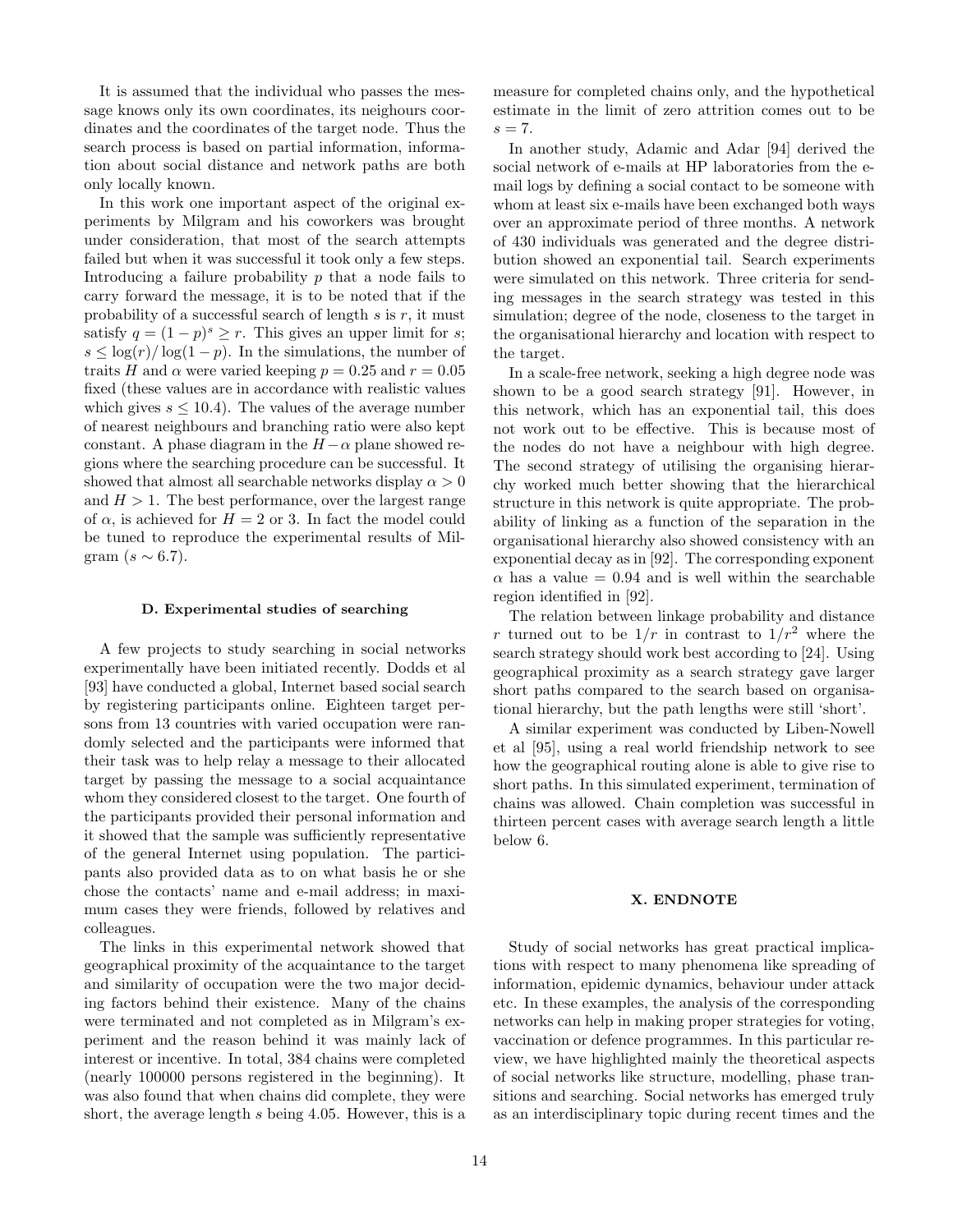present review is a little biased as it is from the viewpoint of a physicist.

## XI. APPENDIX: THE INDIAN RAILWAYS NETWORK

The Indian railways network (IRN) is more than 150 years old and has a large number of stations and trains (running at both short and long distances). In the study of the IRN [45], a coarse graining was made by selecting a sample of trains, and the stations through which these run. The total number of trains considered was 579 which run through 587 stations. Here the stations represent the 'nodes' of the graph, whereas two arbitrary stations are considered to be connected by a 'link' when there is at least one train which stops at both the stations. These two stations are considered to be at unit distance of separation irrespective of the geographical distance between them. Therefore the shortest distance  $\ell_{ij}$  between an arbitrary pair of stations  $s_i$  and  $s_j$  is the minimum number of different trains one needs to board on to travel from  $s_i$  to  $s_j$ . Smaller subsets of the network were also considered to analyse the behaviour of different quantities as a function of the number of nodes. The average distance between an arbitrary pair of stations was found to depend only logarithmically on the total number of stations in the country as shown in Fig. 6.



FIG. 6. The variation of the mean distance  $\mathcal{D}(N)$  of 25 different subsets of IRN having different number of nodes  $(N)$ . The whole range is fitted with a function like  $\mathcal{D}(N) = A + B \log(N)$  where  $A \approx 1.33$  and  $B \approx 0.13$ . The inset shows the distribution  $\text{Prob}(\ell)$  of the shortest path lengths  $\ell$  on IRN. The lengths varied to a maximum of only five link lengths and the network has a mean distance  $\mathcal{D}(N) \approx 2.16$ .

Like other social networks, the IRN also showed a large clustering coefficient which also depends on the number of nodes (stations). For the entire IRN, the clustering coefficient is around 0.69, the value for the corresponding random graph being 0.11. The clustering coefficient as a function of the degree k of a node showed that it is a constant for small  $k$  and decreases logarithmically with k for larger values.

The degree distribution  $P(k)$  of the network, that is, the distribution of the number of stations  $k$  which are connected by direct trains to an arbitrary station was also studied. The cumulative degree distribution  $F(k)$  =  $\int_k^{\infty} P(k)dk$  for the whole IRN approximately fits to an exponentially decaying distribution:  $F(k) \sim \exp(-\alpha k)$ with  $\alpha = 0.0085$  (Fig. 7).



FIG. 7. The cumulative degree distribution  $F(k)$  of the IRN with the degree k is plotted on the semi-logarithmic scale.



FIG. 8. The variation of the average degree  $\langle k_{nn}(k) \rangle$  of the neighbours of a node of degree  $k$  with  $k$  in the IRN. After some initial fluctuations,  $\langle k_{nn}(k) \rangle$  remains almost same over a decade around  $k = 30$  to 300 indicating absence of correlations among the nodes of different degrees.

The average degree  $\langle k_{nn}(k) \rangle$  of the nearest neighbours of a node with degree  $k$  is plotted in Fig. 8 to check the assortativity behaviour of the network. This data is not very indicative. The assortativity coefficient  $r$  is therefore calculated using eq. (4), which gives the value  $r =$ -0.033. This shows that unlike social networks of class A and B, here the assortativity is negative.

[1] Wasserman S., Faust K., Social Network Analysis,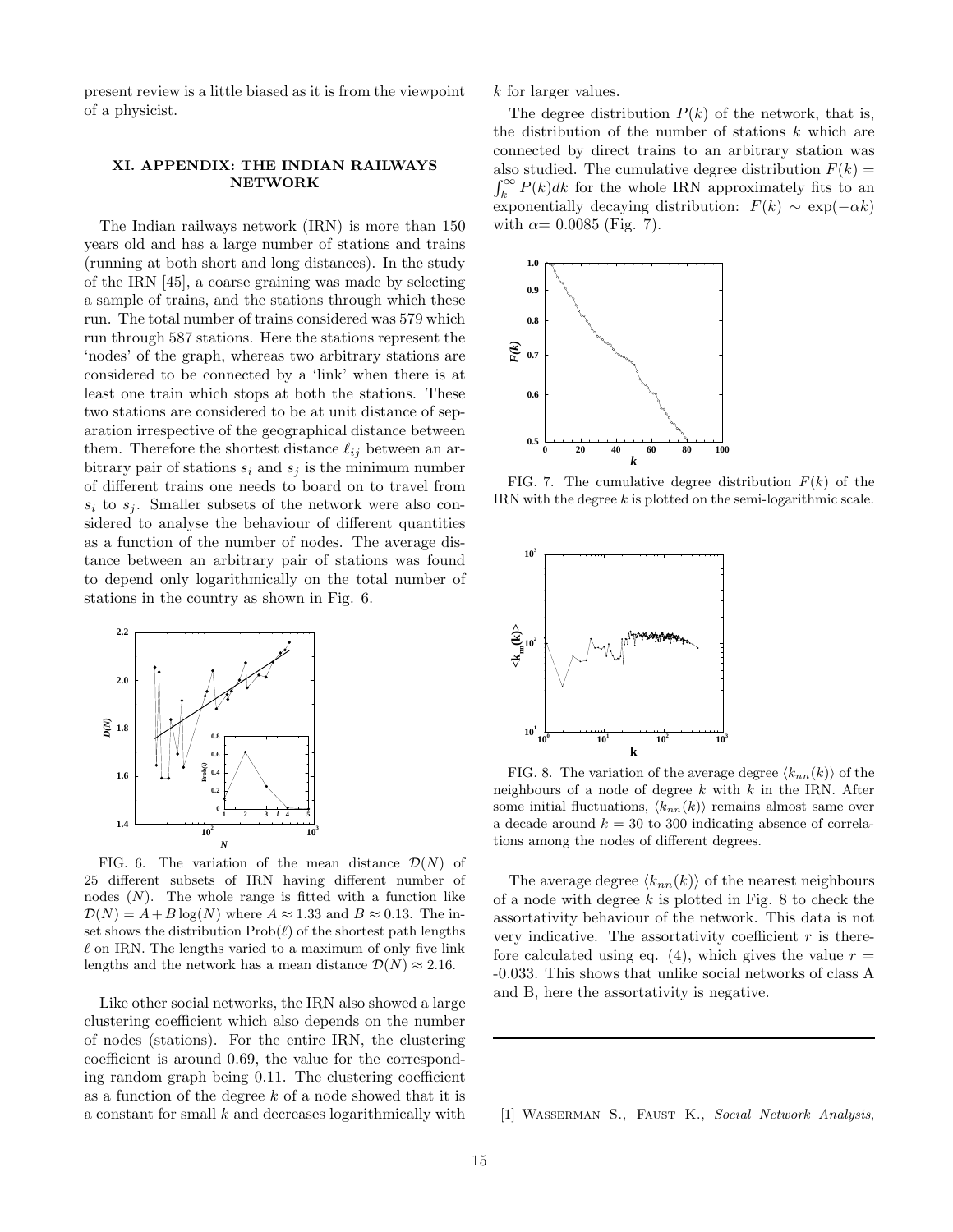Cambridge University Press, 1994

- [2] WATTS D. J., STROGATZ S. H., Nature 393 (1998) p. 440
- [3] ALBERT R., BARABÁSI, A.-L., Rev. Mod. Phys. 74  $(2002)$  p. 47
- [4] BARABÁSI A.-L., *Linked*, Perseus,  $2002$
- [5] DOROGOVTSEV S. N., MENDES J. F. F., Evolution of Networks, Oxford University Press, 2003
- [6] MILGRAM, S., *Psychology Today* 1 (1967) p. 60; Travers J., Milgram S., Sociometry 32 (1969) p. 425
- [7] ERDÖS P., RÉNYI A., Publ. Math. 6 (1959) p. 290
- [8] BARABÁSI, A.-L., ALBERT R., Science 286 (1999) p. 509
- [9] FREEMAN C., Sociometry 40 (1977) p. 35
- [10] Goh K.-I., Oh E., Kahng B., Kim D., Phys. Rev. E 67 (2003) p. 017101
- [11] Newman M. E. J., Phys. Rev. Lett. 89 (2002) p. 208701
- [12] EBEL H., MIELSCH L-I., BERHOLDT S., Phys. Rev. E 66 (2002) p. 035103R
- [13] BARRAT A., WEIGT M., *Eurphys. J. B* 13 (2000) p. 547; GITTERMAN M., J. Phys  $A$  33 (2000) p. 8373; textscKim B. J., Hong H, Holme P., Jeon G. S., Minnhagen P., Choi M. Y. Phys. Rev. E 64 (2001) p. 056135; Kim B. J., Hong H., Kim B. J., Choi M. Y. Phys. Rev. E 66 (2002) p. 018101
- [14] HUBERMAN, B. A., ADAMIC L. A., Nature 401, (1999) p. 131
- [15] Masuda N., Miwa H., Konno N., Phys. Rev. E 71 (2005) p. 036108
- [16] YOOK S.-H., JEONG H. BARABÁSI A.-L., Proc. Natl. Acad. Sci. USA 99 (2002) p. 13382
- [17] KATZ, J. S., *Scientometrics* 31 (**1994**) p. 31
- [18] Nagpaul P. S., Scientometrics 56 (2003) p. 403
- [19] Rosenblat T. S., Mobius M. M., Quart. J. Econ 121 (2004) p. 971
- [20] Gastner M. T., Newman M. E. J., cond-mat/0407680
- [21] Olson G. M., Olson J. S., Hum. Comp. Inter. 15 (2004) p. 139
- [22] Sen P., Chandra A.K., Basu Hajra K., Das P.K., physics/0511181
- [23] Waxman B., IEEE J. Selec. Areas Comm, SAC 6 (1988) p. 1617
- [24] KLEINBERG J. M., Nature 406 (2000) p. 845
- [25] Jespersen S., Blumen A., Phys. Rev. E 62 (2000) p. 6270
- [26] Sen P., Chakrabarti B. K., J. Phys. A 34 (2001) p. 7749.
- [27] Moukarzel C. F., de Menezes M. A., Phys. Rev. E 65 (2002) p. 056709
- [28] Sen P., Banerjee K., Biswas T., Phys. Rev. E 66 (2002) p. 037102
- [29] Manna S. S., Sen P., Phys. Rev. E 66 (2002) p. 066114
- [30] Sen P., Manna S. S., Phys. Rev. E 68 (2003) p. 0206104
- [31] MANNA S. S., MUKHERJEE G., SEN P., Phys. Rev. E 69 (2004) p. 017102
- [32] Basu Hajra K., Sen P., Physica A 346 (2005) p. 44
- [33] REDNER S., physics/0407137; REDNER S., *Physics Today* 58 (2005) p. 49
- [34] DOROGOVTSEV S. N., MENDES J. F. F., Phys. Rev. E 62 (2000) p. 1842
- [35] Zhu H., Wang X., Zhu J-Y., Phys. Rev. E 68 (2003) p. 058121
- [36] BASU HAJRA K., SEN P., *Physica A* (2006) in press (cond-mat/0508035)
- [37] Newman M. E. J., Phys. Rev. E 67 (2003) p. 026126
- [38] SCHNEGG M., physics/0603005
- [39] Abello. J., Paradalos P. M., Resende M. G. C., DIMACS Series in DIsc. Math and Theo. Comp. Sc 50 (1999) p. 119
- [40] CSANYI G., SZENDRÖI B., Phys. Rev. E 69 (2004) p. 036131
- [41] NEWMAN M. E. J., Proc. Natl. Acad. Sci. USA 98 (2001) p. 404; Newman M. E. J., Phys. Rev. E 64 (2001) p. 016131; p. 016132
- [42] BARABÁSI A.L., JEONG H., NEDA Z., RAVASZ E., SCHUbert A., Vicsek T., Physica A 311 (2002) p. 590
- [43] REDNER S., *Eur. Phys. J. B* 4 (1998) p. 131
- [44] Vazquez A., cond-mat/0105031
- [45] Sen P., Dasgupta S., Chatterjee A., Sreeram P. A., MUKHERJEE G., MANNA S. S., Phys. Rev. E 67 (2003) p. 036106
- [46] Newman M. E. J., Park J., Phys. Rev. E 68 (2003) p. 036122
- [47] Newman M. E. J., Eur. Phys. J. B 38 (2004) p. 321
- [48] JAIN A.K., DUBES R. C., Algorithms for clustering data, Prentice Hall 1988; EVERITT B. S., Cluster Analysis, Edward Arnold 1993
- [49] Girvan M., Newman M. E. J., Proc. Natl. Acad. Sci. USA 99 (2002) p. 7821
- [50] Newman M. E. J., Girvan M., Phys. Rev. E 69 (2004) p. 026113
- [51] Danon L., Duch J., Diaz-Guilera A., Arenas A., J. Stat. Mech. (2005) p. P09008
- [52] ZACHARY W. W., *J. Anthrop. Res* 33 (1977) p. 452
- [53] Arenas A., Danon L., Diaz-Guilera A., Gleiser P. M., GUIMERÀ R., Eur. Phys. J. B 38 (2004) p. 373; Gleiser P. M., Danon L., Adv. in Complex Syst. 6 (2003) 565
- [54] Radicchi F., Castellano C., Cecconi F., Loreto V., Parisi D., Proc Natl. Acad. Sci. USA 101 (2004) p. 2658
- [55] FORTUNATO S., LATORA V., AND MARCHIORI M., *Phys. Rev. E* 70 (2004) p. 056104
- [56] Newman M. E. J., Phys. Rev. E 69 (2004) p. 066133
- [57] DUCH J., ARENAS A., cond-mat/0501368
- [58] Capocci A., Servedio V. D. P., Caldarelli G., Colaiori F., cond-mat/0402499
- [59] DONETTI L., MUNOZ M. A., J. Stat. Mech. (2004) p. P10012
- [60] DONETTI L., MUNOZ M. A., physics/0504059
- [61] Zhou H., *Phys. Rev. E* 67 (2003) p. 061901
- [62] BAGROW J. P., BOLLT E. M., *Phys. Rev. E* 72 (2005) p. 046108
- [63] WU F., HUBERMAN B. A., *Euro Phys. J. B* 38 (2004) p. 331
- [64] REICHHARDT J., BERNHOLDT S., Phys. Rev. Lett. 93 (2004) p. 218701
- [65] GUIMERÀ R., SALES-PARDO M., AMARAL L. A. N., Phys. Rev. E 70 (2004) p. 025101R
- [66] Son S-W., Jeong H, Noh J. D., cond-mat/0502672
- [67] Palla G., Derenyi I., Farkas I., Vicsek T., Nature 435 (2005) p. 814
- [68] Derenyi I., Palla G., Vicsek T., Phys. Rev. Lett. 94